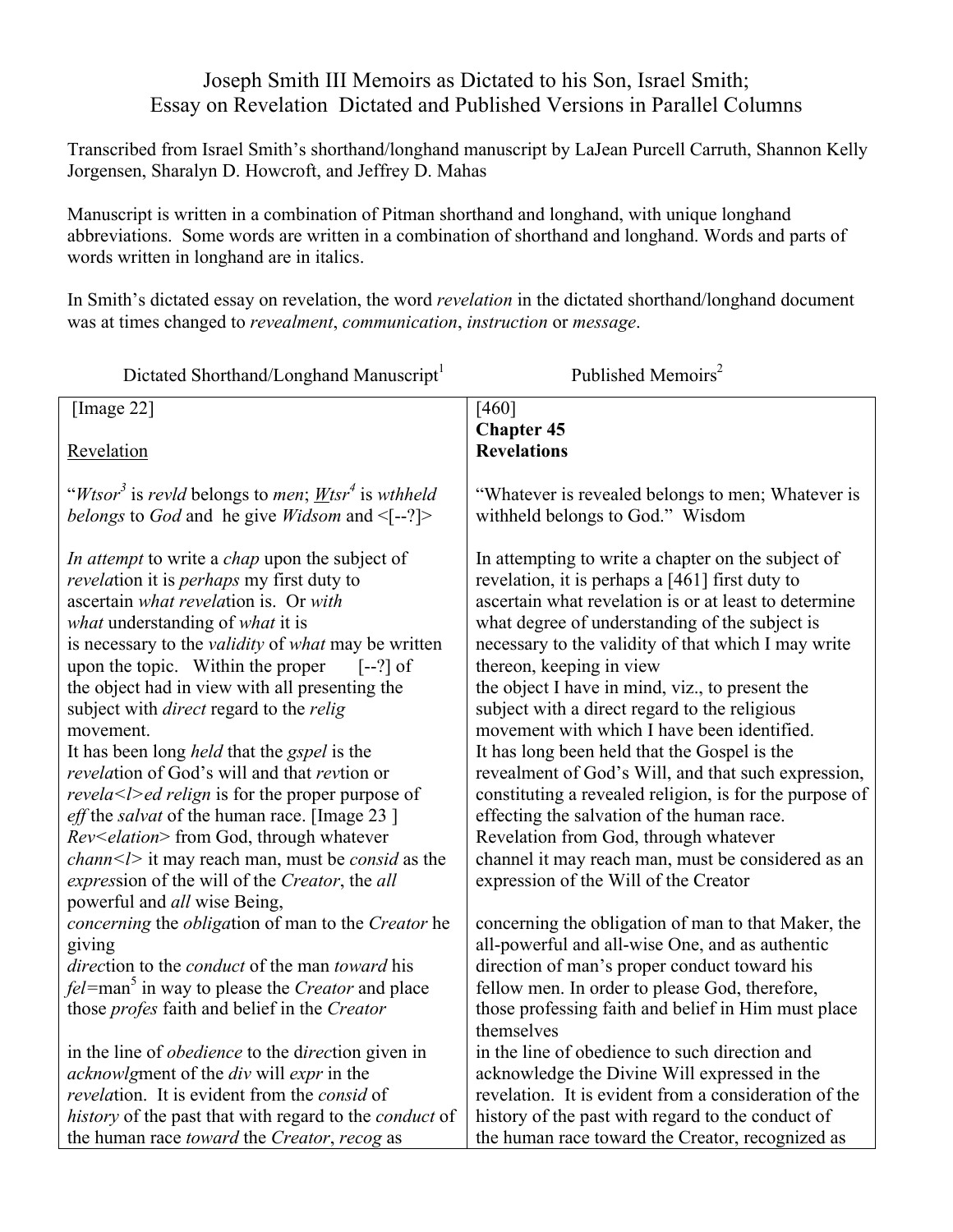God, the means by which *revela*tion is given to men maybe be said to be [Image 24] *infinite*. It is clearly also that whatever *rev<ela*tion> may *proceed* from God *concern* the *cond* of man is *controlled* by the *supreme* wisdom of the *revelator* and that those to whom the *rev* may be given is not and cannot be *controlled either* in the way of

time <*wh*>, place <*wh*>, or character of that which is the *revela*tion itself. In other words that r*evela*tion is not receivable as *control* by the will of man or human power in any *period* of the *wld's history*. We have in the *NT* the have shown plainly plainly that upon the coming of the *Sav* in the form of <*Jesus*> the Christ, his *mis*sion was for the purpose

of bringing "life and *i--ment to light*" [Image 25] and that this *mis*sion was *connecte<d>* by the spirit of *wis* and *reve*

to the *hist* of the *wld* even the coming of the *Savior* and the things given by *revel* in which the *myst* of *godline[ss]* are made known had *connec*tion with the then present and *wht* was to come thereafter. The *dreams* and *vsns* and the other forms of *revela*tion

which had been in *exist* and *exercised* among the believers in God and those *asstd* together and *recognized* as the church or people of God, and which had *faln* into *disuse* by the *lapse* of the children of man in *infidility*, were *revived*,

and all other forms of *communc*tion which had been *prevlent* were had in *connec*tion with the *hist* of the *devel*[opment] of Christianity in the adm of Christ and his disciples. [Image 26] (*Joel 2 Quote*) The time had come for the bringing to the *light* once again the promise made "your *old* men shall *dr dr*<sup>6</sup> and the  $y<sup>7</sup>$  men shall see *vs*ions and I also upon pour out of my spirit

upon your the *serv* and upon the *handmds* in those days will I pour out of my spirit". The things which were in *exist* and which gave rise to this statement of the *Prophet Joel* were *revived* by the coming of the *Sav*. The things *tot* by him were *tot* under the *infl* of the spirit of *revela*tion as stated by him in the closing *verse* of the *12 Jno* in which he said: *(Quote)* [Image 27]

God, that the means by which such revelation is given to man may be said to be infinite. It is clear that whatever

revelation may proceed from God concerning the affairs of man is controlled solely by the supreme wisdom of the Revelator, and equally clear that those to whom the revealment is made are not and cannot be, in control over it, either as to the character of the revelation itself or as to the time when, place where, or manner in which it shall be given or received. In other words, revelation has not been receivable or controllable by the will or power of man in any period of the world's history. The New Testament shows plainly that upon the coming of the Savior in the form of Jesus Christ,

He "brought life and immortality to light through the Gospel," and that by the spirit of wisdom and revelation this mission of his was connected

to the history of the world before that advent; also that the things He revealed, in which the mystery of Godliness was made known, connected the then present with what was to follow thereafter. Dreams and visions

which had formerly been in existence and exercise among the believers in God–associated together and recognized as the "church" or people of God– but which had fallen into disuse through the lapse of those people into infidelity were revived under the administration of Christ and his disciples, and all other forms of Divine communication which had been prevalent were again had in connection with the rise and development of Christianity.

The time had come for bringing into

light once more the promises made:

"I will pour out my Spirit upon all flesh; and your sons and your daughters shall prophesy, your young men shall see visions, and also upon the servants and upon the handmaidens in those days will I pour out my spirit." Things which were in existence and gave rise to this statement of the prophet Joel were revived by the coming of the Savior, and the things He taught were delivered under the influence of this Spirit of revelation, as He stated in the closing verses of the twelfth chapter of John:"For I have not spoken of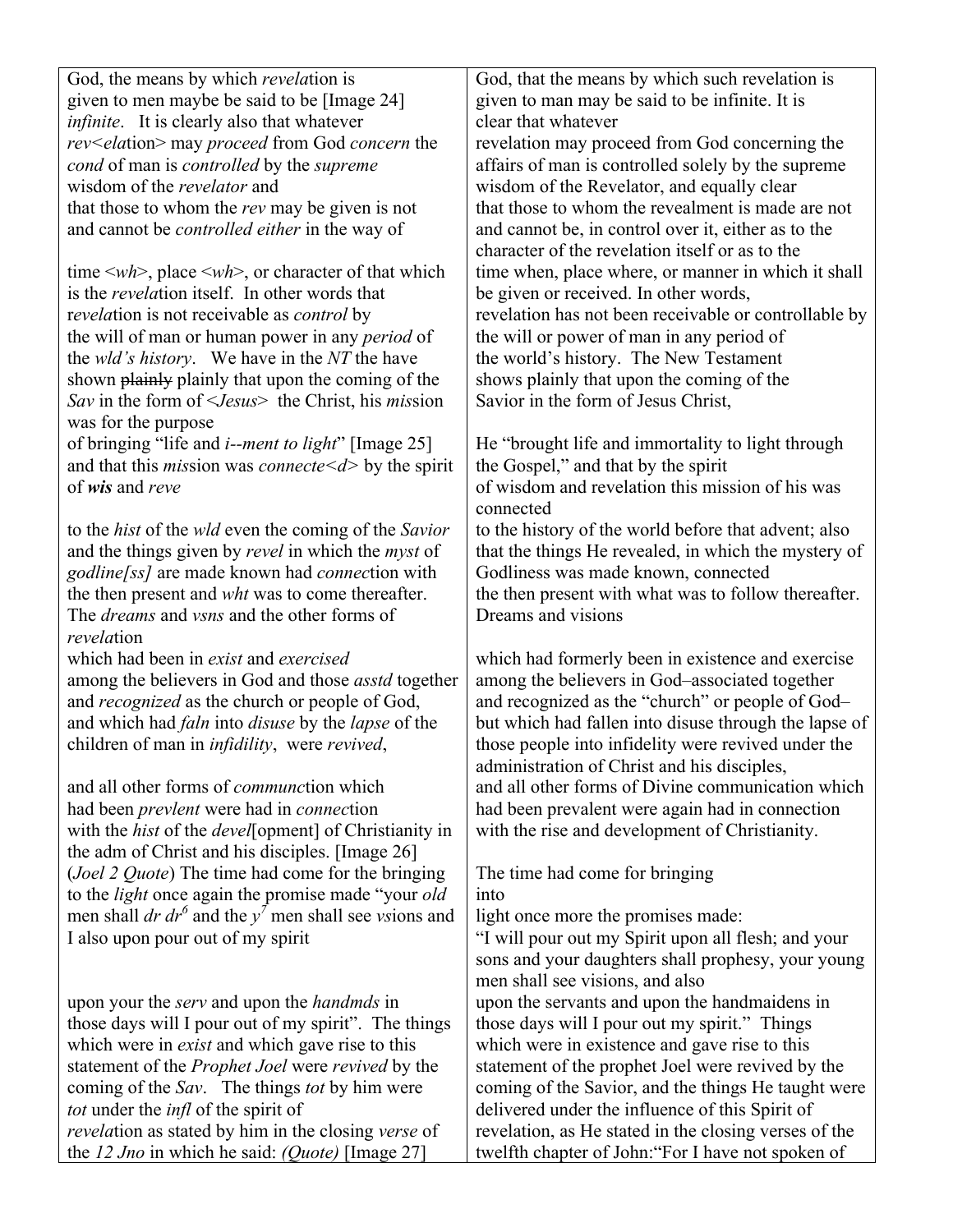In the *prosecu*tion of his *mis*sion the *S* clearly showed that he moved in the *inspira*tion of the Father. And when he sent his *disc*<iples> out into the *fld* he clearly *forshad* that the spirit of *revela*tion which *accom* their *ministra*tion and one of them wrote as a final *testimony* from him. That the *test* of Jesus is the spirit *prophecy*) *"*for the *test* of Jesus is the spirit of

*prophecy".* 

*Divine messgs* were sent through the *instrumentality* of ministering spirits and *angels* before the coming of the *Sav* and the spirit of *proph accom* those *messengers* revived the *divine missions sent* of God in olden time. [Image 28 ] But *hver* we have the *msgs* to *Mary, Jos Elizabeth* and after the coming of the *Sav* visitation of *div m<e>s<sen>grs* and the *interven*tion of *revela*tion through the giving of *direc*tion by *audible* voices and the voice of the spirit as in the calling *Mattias* and *Barn* <of *Barn* and *Sau>* and the spirit said to the *assembled disciple<e>* "*sep<arate>* me *Barnebus* and *Saul* for the work *whereunto* I have called them."―*Acts 13:2.* It not being within my intention to write a *disserta*tion upon the different parts of *history* in which these *manifes*tations were had *wht* I have *refrd* to will *suffice* as these memoirs have to deal with the [Image 29] work of the church

| and the <i>influen</i> under which its work was             | and the influence under which that work has been      |
|-------------------------------------------------------------|-------------------------------------------------------|
| done in the day in which I live <i>hnce wh</i> I write      | done in the day I have lived. What I write            |
| must have a bearing upon the                                | concerning revelation must have a direct bearing      |
| institutn of the Church of Jesus Christ in                  | upon the institution of the Church of Jesus Christ in |
| these last days,                                            | these last days, as a partial exposition of some of   |
| the means <i>employ</i> by the <i>divine direct</i> to call | the means employed by the Divine Leader to call       |
| and <i>qual</i> men to act as the ministers of the Lord and | and qualify men to act as ministers therein,          |
|                                                             | authorizing them to                                   |
| preach the <i>gspl</i> as the means of life and             | preach the Gospel as the means of life and            |
| salvation and to <i>direct</i> in the formation             | salvation, and directing in the formation and         |
| of the <i>association</i> known as the church and           | conduct of the association known as the church,       |
| to <i>carry</i> on its work,                                | designed to carry on his work in the world. In        |
|                                                             | attempting to do this                                 |
| I shall more <i>direct conf</i> myself to that              | I shall confine myself more particularly to that      |

myself; but the Father which sent me, He gave me a commandment what I should say and what I should speak. And I know that his commandment is life everlasting; whatsoever I speak therefore, even as the Father said unto me, so I speak." In the prosecution of his mission the Savior clearly showed that he moved in the inspiration of the Father. When He sent his disciples out into the field He plainly foreshadowed that this same Spirit of revelation should accompany their ministrations, and one of these disciples wrote as a final testimony about Him:

"for the testimony of Jesus is the Spirit of prophecy." (Revelation 19:10) Before the coming of the Savior, Divine messages were sent to man through the

instrumentality of ministering spirits [462] and Angels, and the Spirit of prophecy accompanying those messengers revived the devout ministers sent of God in olden times. In this group are the messages which came to Mary, Joseph, and Elizabeth. After Christ's advent the visitation of Divine messengers and the intervention of revelation continued, the direction sometimes being given by an audible voice, the voice of the Spirit, as in the call of Barnabas and Saul, when the Spirit said to the assembled disciples: "Separate me Barnabas and Saul for the work whereunto I have called them" (Acts 12:2.) It is not my intention to write a dissertation upon the many instances in history in which such manifestations were had. These to which I have referred will suffice for the purpose of these Memoirs, as they have to deal with the work of the church with which I have been identified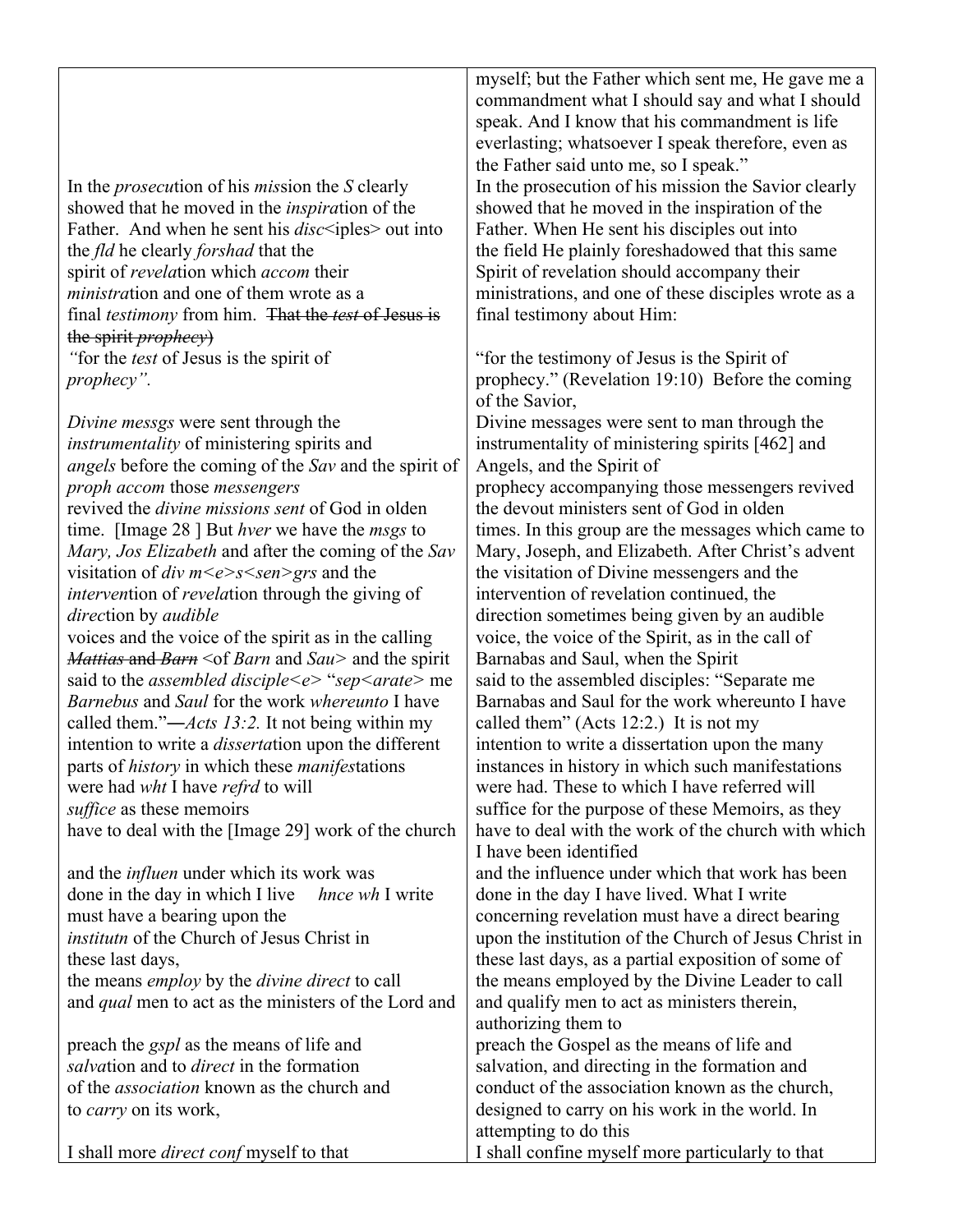| which has come in my own observation. [Image                                                     | which has come under my own observation and                                                            |
|--------------------------------------------------------------------------------------------------|--------------------------------------------------------------------------------------------------------|
| 30] When it pleased God in his div                                                               | knowledge. When it pleased God in his Divine                                                           |
| [illegible] $\delta$ of his work                                                                 | providence                                                                                             |
| to revive by restoration the gspl economy, he did so                                             | to revive by restoration the Gospel economy, He                                                        |
| by the <i>preparing</i> of the mind of the human                                                 | first prepared the mind of the human                                                                   |
| messenger                                                                                        | instrument he chose to use,                                                                            |
| by giving that <i>msngr</i> a the <i>previous education</i> by<br>the several different means of | by giving that individual much instruction through<br>the several different means of communication and |
| <i>ministration recog of old and in the</i>                                                      | ministration known and recognized in Old and                                                           |
| NT times and when at <i>lngth</i> the                                                            | New Testament times. When at length this                                                               |
| <i>msngr</i> came                                                                                | messenger came and stood before the world,                                                             |
| it was                                                                                           | his testimony was                                                                                      |
| a similar to those which                                                                         | similar to and in harmony with those which had                                                         |
| bore <i>witness</i> and were                                                                     | been borne by witnesses prior to and closely                                                           |
| fold by the coming direct of the Son of Man. The                                                 | following the coming of the Son of Man, and the                                                        |
| church was <i>org</i> in <i>acc</i> with that                                                    | church was organized in accordance with the                                                            |
| revelation that is to say in obed                                                                | revelations so received–that is to say, in obedience                                                   |
| to the <i>command accomp</i> the <i>revelation</i>                                               | to the command accompanying the revelations                                                            |
| known as the $B$ of $M$ and the <i>revelation</i> which were                                     | known as the Book of Mormon and those                                                                  |
| given afterwards to $J$ Smith the                                                                | given afterward to Joseph Smith, the chosen                                                            |
| Proph                                                                                            | instrument or Prophet. As in the days of old, these                                                    |
|                                                                                                  | Divine messages                                                                                        |
| were given through similar divine <i>ministration</i> from                                       | were given through different ministrations, such as                                                    |
| the send of the mesngr direct [Image 31] who                                                     | by sending a Messenger direct who                                                                      |
| conversed with the $Pr$ as man to man and also these                                             | conversed with the Prophet as man to man, or by                                                        |
| ministering spirits which by <i>drm</i> and                                                      | sending a ministering spirit which in dream or                                                         |
| vsn minsterd unto him and others by which                                                        | vision conveyed unto him the Will of God and                                                           |
| [an/and?] the <i>Br</i> was <i>auth</i> to say "thus saith the                                   | authorized him to say, "This saith the Lord," or                                                       |
| Lord" or "thus saith the <i>Holy</i> Spirit" according to                                        | "Thus saith the Holy Spirit," according to the                                                         |
| the character of the revelation and direction given                                              | character of the revelation and direction to be                                                        |
| to him to be <i>deliv</i> to the church. Among these                                             | delivered to the church. Among these                                                                   |
|                                                                                                  | manifestations                                                                                         |
| were those of which I have given reference and<br>another which was evidently covered            | were some similar to those evidently given                                                             |
| in the NT times by                                                                               | in the New Testament times which are described by                                                      |
| the terms "of Spirit of wisdom and revelation" in                                                | the term, "the spirit of wisdom and revelation," in                                                    |
| which                                                                                            | which, when there was necessity for study or                                                           |
| the <i>proph</i> and his <i>assoc</i> that                                                       | information, the Prophet and his associates were                                                       |
| <i>commdd</i> when there was necessity for study and                                             | commanded                                                                                              |
| information                                                                                      |                                                                                                        |
| to put themselves in <i>reception</i> and condition and                                          | to put themselves into receptive condition and to                                                      |
| give the matter their entire spiritual attention and                                             | give the matter their entire spiritual attention,                                                      |
|                                                                                                  | assuring them                                                                                          |
| that when they had reached that                                                                  | that when they had done so and had reached a                                                           |
|                                                                                                  | conclusion                                                                                             |
| in their minds which <i>produced</i> a certain <i>sensation</i>                                  | in their minds that produced a certain sensation                                                       |
| of body [Image 32] <i>signif</i> termed a burning within                                         | of body significantly termed a "burning within                                                         |
| your <i>bosom</i> it should be taken as the voice of the                                         | your bosom," it should be taken as the Voice of the                                                    |
| spirit and the revela direction                                                                  | Spirit, and the instruction or direction thus                                                          |
| <i>conveyed</i> this would be as if the words were                                               | conveyed should be as absolute as if the words were                                                    |
| spoken by the <i>msngr direct</i> . The <i>outward</i>                                           | audibly spoken by a Messenger. The outward                                                             |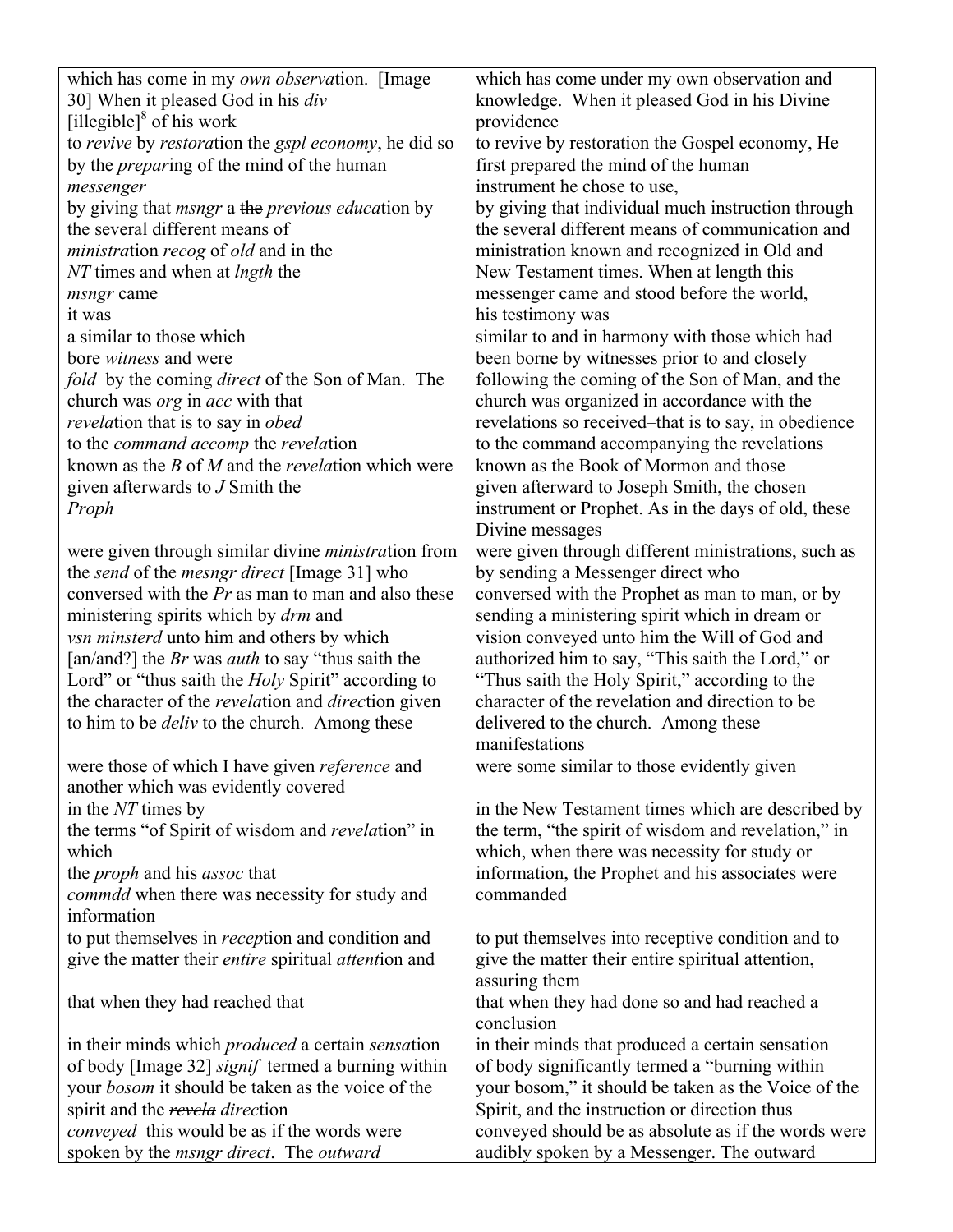| <i>manifestions occur in the church</i>                                   | manifestations which have occurred in the church     |
|---------------------------------------------------------------------------|------------------------------------------------------|
| from its <i>institution</i> to the present which have been                | from its institution to the present time-            |
| known as the                                                              |                                                      |
| such as the                                                               | such as speaking in tongues, prophesying,            |
| spkn in $\leq t$ proph intup> t, and others                               | interpretation of tongues, and other "gifts"         |
| ment in the NT, have been add and suppl                                   | mentioned in the New Testament-have at times         |
| by the <i>reception</i> of the Spirit                                     | been supplemented by the reception of the Spirit     |
| indwelling                                                                | indwelling, under the influence                      |
| by which the speaker was able to <i>emphasize</i> the                     | of which the speaker was able to emphasize the       |
| msg conveyed by the test "this                                            | message conveyed by the added testimony, "This       |
| saith" spirit. <sup>29</sup> My <i>exp</i> has                            | saith the Spirit." While study and experience have   |
| shown me that these                                                       | shown me that under differing conditions God has     |
| various ways of <i>communication</i> have all been                        | used various ways of communicating his Will to his   |
| employed from the beginning [Image 33] under                              | people, I am convinced that                          |
| differing conditions of the church and                                    |                                                      |
| one of the <i>hghst</i> and best of these is that                         | one of the highest and best of these methods is that |
| which                                                                     |                                                      |
|                                                                           | which, through the ministration of the unseen Spirit |
|                                                                           | or unseen power,                                     |
| <i>result</i> in the giving [to?] the <i>revelator</i> through the        | results in creating in the individual                |
| ministration of an <i>unseen</i> but not <i>unfelt</i> power              |                                                      |
| a condition of <i>obed</i> to the <i>divine</i> will by which             | a complete obedience to the Divine Will, in which    |
|                                                                           | condition                                            |
| he become conscous of what that will was and                              | he becomes conscious of what that Will is and is     |
|                                                                           | moved to                                             |
| speak or write <i>accord</i> . As $\exp(r^{10})$ by one of the <i>mem</i> | speak or write accordingly.                          |
| of the $Q12$ it <i>existd</i> in the characteristic of speaking           |                                                      |
| under the <i>influence</i> of direct <i>inspiration</i> of the Spirit     |                                                      |
| the best and most <i>satisf</i> form of <i>inspiration</i> .              |                                                      |
| [Shorthand for the following is either not extant or                      |                                                      |
| has not been located.]                                                    | In accepting the office of President of the High     |
|                                                                           | Priesthood, as I did on April 6, 1860, I knew that   |
|                                                                           | one consequence of my ordination to that office      |
|                                                                           | would be an assumption of one of the most            |
|                                                                           | responsible duties-and perhaps the most gravely      |
|                                                                           | important-that could be placed upon a human          |
|                                                                           | being. That was that I was being inducted into the   |
|                                                                           | position of "Prophet, Seer, and Revelator,"          |
|                                                                           |                                                      |
|                                                                           | understood by those with whom I was associating      |
|                                                                           | myself as being the instrument through whom          |
|                                                                           | questions of grave importance to the body could be   |
|                                                                           | presented to the Divine Director of the faithful and |
|                                                                           | through whom the church should receive whatever      |
|                                                                           | that beneficent Power might deem wise to give for    |
|                                                                           | its guidance. I was not blind to the fact that the   |
|                                                                           | position I was to occupy would place me under        |
|                                                                           | obligation to hold myself in readiness as far as was |
|                                                                           | possible for me, to ask the Great Teacher for        |
|                                                                           | instruction of value to the people, and that-what    |
|                                                                           | was perhaps more important-it would be expected      |
|                                                                           | that I would at all times be worthy to receive and   |
|                                                                           | transmit to the body that which would be acceptable  |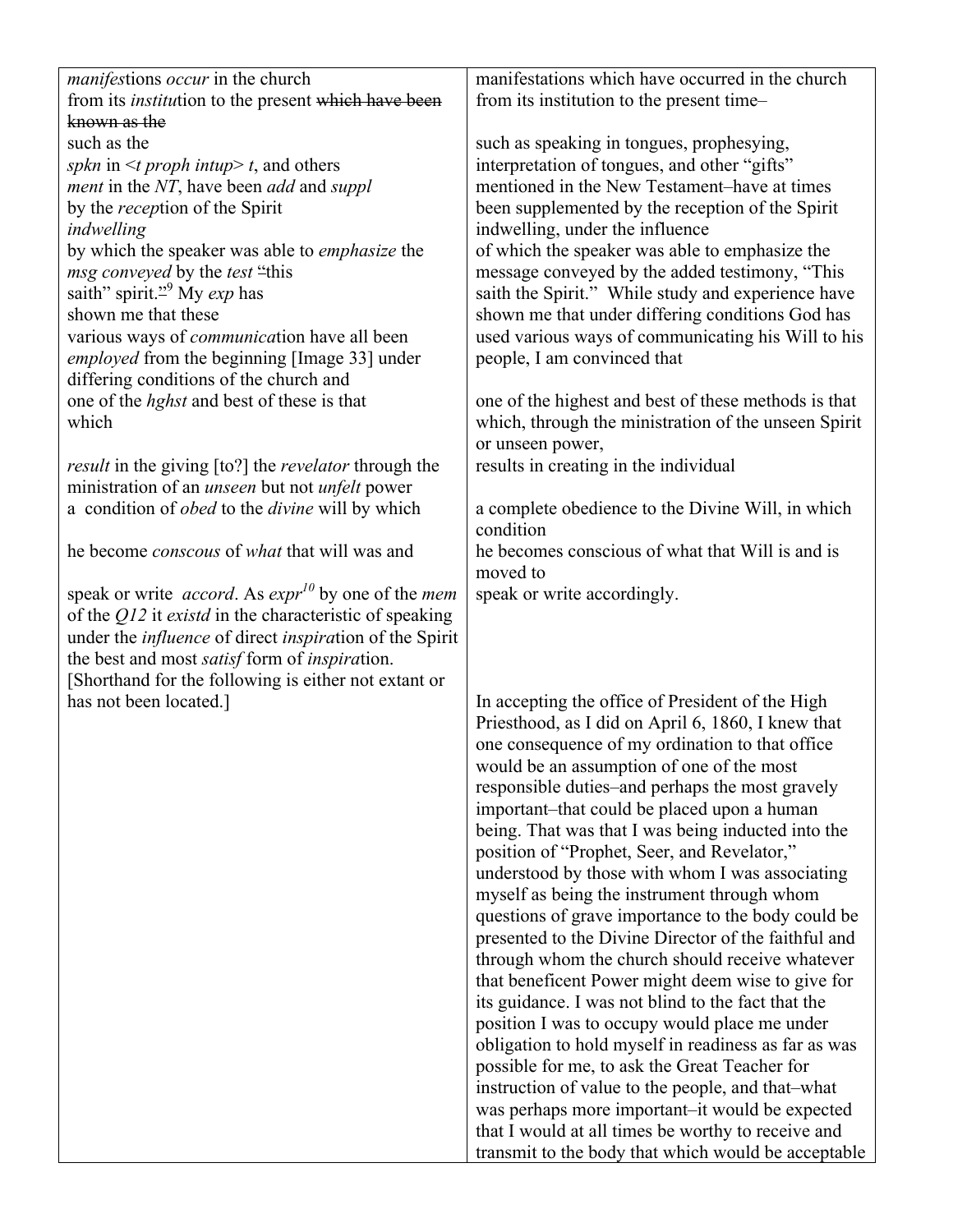as the Word of the Lord, or the Voice of the Spirit. Those who will read these *Memoirs* may have some conception of what this responsibility meant to me, but it is doubtful, unless they have a sufficiently large degree of imagination and the ability of thorough self-analysis, if they can, by simply reading what I have written, feel the gravity and seriousness of this obligation as deeply as I did. There would be, I definitely anticipated, a constant demand and eagerness for revelation; and my experience from the very beginning of my labors have confirmed this expectation.

I have noted, too, that whenever difference of opinion occurred among the brethren there was a disposition on the part of many of them to shun the important duty of conferring together as counseled in the Word and to prefer to seek for a decision to be given through inspiration or revelation. Thus it was with a recognition of these factors and a deep consciousness of the gravity of my situation that I began my service as President of the High Priesthood of the church.

In this chapter I am not purposing to discuss to any extent those messages of direction or counsel which in presiding over councils and conferences and prayer services I may have verbally presented from time to time. Rather I wish to confine my more specific statements to those revelations which came through me as President and have been presented to and accepted by the church as instruction and direction upon the subjects presented in the messages themselves.

However, the mention of one communication given upon the first occasion after my ordination when information was sought from God on a special matter, may be of profit here. In discussing the character of the prerequisites for reception into fellowship in the Reorganization, the question arose as to whether or not acknowledgment of the original baptism–meaning baptism into the original church– of the one seeking fellowship would be sufficient. The matter was finally put over for an appeal to God for Divine direction, and at the prayer meeting held the following evening a communication was received by me in substance directing that in such cases rebaptism could not justly be required, but promising that those who did so choose to renew their covenant by the ordinance might do so and would be blessed with an added portion of the Spirit received at the beginning.

Quite a goodly number of those present at the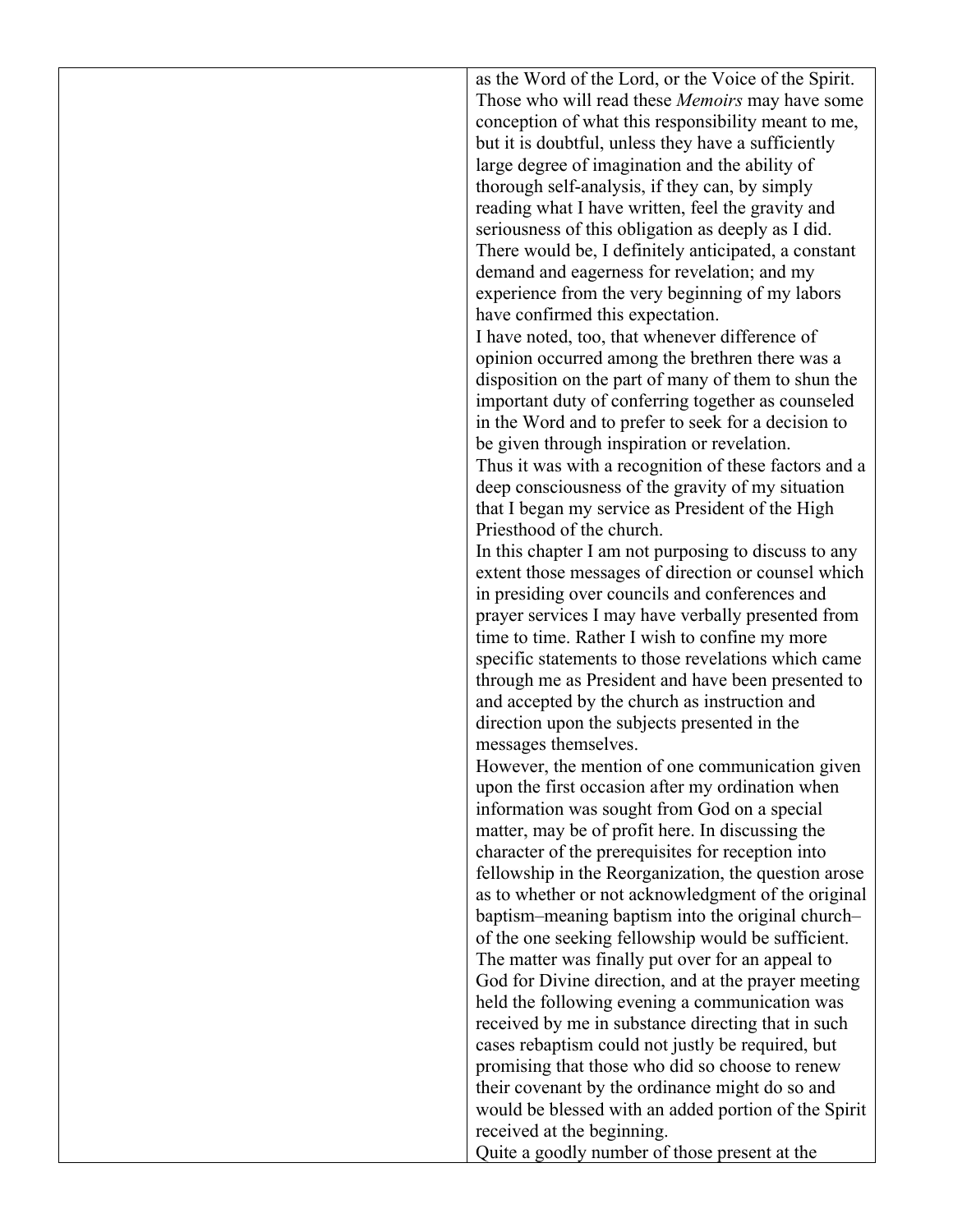[Folder 68, notebook 20, image 10]

First *Rev* 10/7/61

[Image 10] At the *fall conf* of 1861 a *?* as to the *rites priv* and duties *etc* resting upon the church about *what*  was known as the law of *tith*ing was *brot* into *consid* and *srsly* and *earnestly discussed*.

It seemed that the *opp* time for asking for *direct* word from the Lord had come and the *burden* was put upon me to make *enquiry requisit* in the case. I put myself before the Lord in the *att* of *prayer* and [Image 11] did all that lay in my power to put myself in a position before God to receive the answer desired. While *ponder*ing the matter after *earnest engag* in *pr* I became *consc* of a power such as I had never *exper* before and there was *vvddy* impressed upon my *consc*ness that which I presented in words to the church as given on the 7 *Oct* 61. It was by this voice of the spirit or word of the Lord that the *burden* of presenting the law of *tith* was for the time being placed upon the *Q* 12. [Image 12] It will be *nted* that the *revela*tion closes with the *restric*tion, be he *whmsoever* he may

be.11 There had *grown* up in the minds that from the *R* began a strong

Conference at once obeyed the injunction on the terms of the privilege and did indeed receive a fulfillment of the promise given. I was not of that number, however, for though I had presented the matter to the Lord myself (being at first, as I have stated, opposed to the idea of rebaptism and feeling it to be in some way an expression of doubt [463] as to the validity of the original baptism), I felt a preference to risk myself upon my early obedience. Hence, I stated to my brethren of the Reorganization that I must be received into membership upon my original baptism, performed by my father. Many others took the same view of the matter as I did, but no restrictions were laid upon those who chose to accept this later advice, given with promise attached as I have stated. [464] **1861**

The first revelation I received for the church as incorporated in the Doctrine and Covenants is dated

October 7, 1861, and was given to the fall Conference. The question as to the rights, privileges and duties resting upon the church by virtue of what is known as the law of tithing had been brought into prominence and seriously and earnestly discussed. Since opinion about its administration and operation varied,

it seemed that an opportune time had come for asking for a directing work [sic] from the Lord, and upon me was laid the burden of making the inquiry needed in the case. Accordingly I placed the matter before the Lord in humble and sincere prayer, doing all that lay within my power to put myself in a proper condition before Him that I might receive the answer desired. While pondering over the matter after an earnest engagement in such prayer, I became aware of a power being exercised over me such as I had never before experienced, and, vividly impressed upon my consciousness, came that which is embodied in the revelation mentioned. It was presented in words to the church, as stated, on the  $7<sup>th</sup>$  day of October, 1861. By this Voice of the Spirit, or Word of the Lord, the burden of presenting and executing the law of tithing was for the time being, placed upon the Quorum of the Twelve. It will be noticed that the communication also includes a warning against selfaggrandizement,

closing with the words "be he whomsoever he may be." There had grown up in the minds of those with whom the Reorganization movement began a strong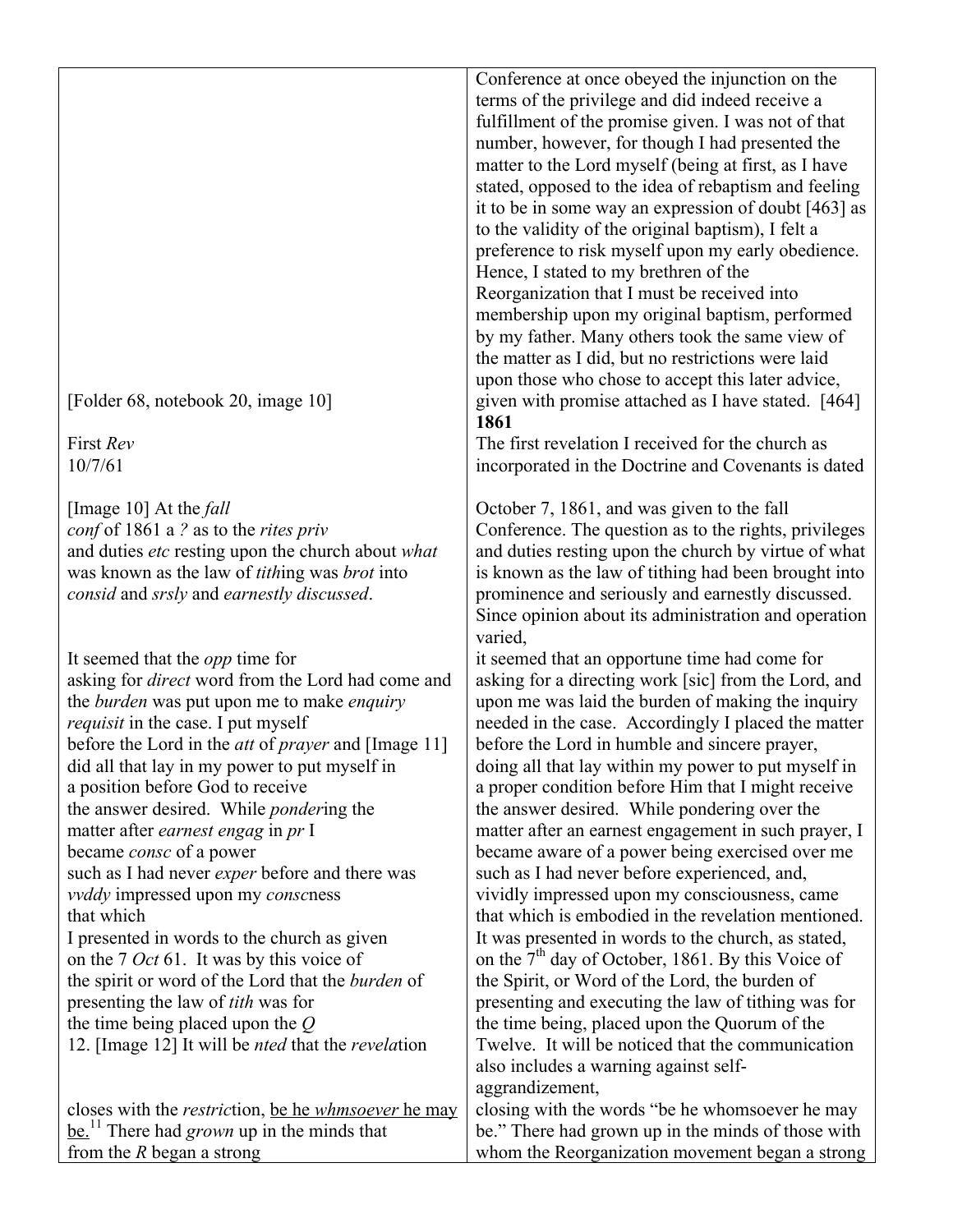| and striking <i>repugnance</i> to the idea of wh[at] is                             | and active repugnance to the idea of what was          |
|-------------------------------------------------------------------------------------|--------------------------------------------------------|
| called the <u>one=man rule</u> and as the <i>hist</i> of                            | called a "one-man" rule or power. The history of       |
| the church had shown the <i>holding</i> of the                                      | the church had shown that the policy of having the     |
| church property by a trustee in trust had been in                                   | church properties held by a trustee-in-trust had in    |
| some way made                                                                       | some ways and under certain influences been made       |
| in instances of <i>oppress</i> upon the people and the                              | an instrument of oppression upon the people. The       |
| serios? in the minds of the S was                                                   | serious question in the minds of the Saints was,       |
| will the example which the hist of the church                                       | Will there occur in the Reorganized Church a           |
| presented <i>prmit</i> of the [Image 13]                                            |                                                        |
| <i>repetition</i> of such $exp$ in the $R$ church?                                  | repetition of such experience? Thus it was that        |
| This <i>revelation</i> placed the matter                                            | this revelation, placing as it does responsibility for |
|                                                                                     | the execution of the temporal law                      |
| upon more than the president or presidents of                                       | upon others besides the President or Presidents of     |
| the <i>Ph</i> and                                                                   | the Priesthood, was timely and contributed to the      |
|                                                                                     | spirit of confidence needed.                           |
| at [least/last?] made the $Q$ 12 fully as                                           | At least the Quorum of Twelve was made as fully        |
| respons for any misunderstanding of the law and                                     | responsible for any misunderstanding of the law or     |
| <i>hnce malfun</i> in the <i>mini</i> [stra]tions of the                            | malfeasance in its administration                      |
| temporalitie of the church                                                          |                                                        |
| as might be placed upon the president <i>provdd</i>                                 | as was the President, provided that, following         |
| he                                                                                  | established precedent, the latter                      |
| should be made the <i>sole</i> trustee <i>foll</i> [owing] the                      | should be made the sole trustee.                       |
| example.                                                                            |                                                        |
| I did not insert this revelation prefer that                                        | I do not insert the revelation here, preferring that   |
| my readers should <i>exam</i> the <i>revelation</i> itself                          | my readers should examine it as they find it in the    |
| with the                                                                            | Book of Doctrine and Covenants, along with the         |
| explan[a]tion which I here give. This was the first.                                | explanation I here give. That was the first message.   |
| and it will be [illegible] <sup>12</sup> [Image 14] <i>Rev cont</i>                 |                                                        |
| 10/26/14                                                                            | 1863                                                   |
| The <i>org</i> < <i>anic&gt;</i> law of the church, as given in sec 3               | The organic law of the church as given in Section 3    |
| of the <i>orig</i> book of Cov and in sec 104 in                                    | in the original Book of Covenants, Section 104 in      |
| the <i>adtional</i> publication of that work, <i>prov</i> for                       | the later publications of that work, provides for      |
| a presidency of 3 when the Quorums are                                              | a First Presidency of three when the Quorum is         |
| filled but as necessity knows no law                                                | filled. However, it is said "necessity knows no law,"  |
| and no <i>revelation</i> had been received by the                                   | and as no revelation had been received by the          |
| church <i>provo</i> direct the filling                                              | Reorganized Church up to 1863 directing the filling    |
| of the First <i>Quorum</i> to the ? of                                              | of the first quorum many questions arose. Some         |
|                                                                                     | doubted the                                            |
| <i>propriety</i> of <i>continuing</i> and any <i>addition</i> to the first          | propriety of continuing without an addition of the     |
| presidency and the <i>valid</i> of                                                  | First Presidency, feeling that the validity of         |
| decisions by only one of that                                                       | decisions made by only one member of such a            |
| Q, were subject <sup>13</sup> to possible <i>suspicion</i> <sup>14</sup> [Image 15] | quorum was subject to possible suspicion, as such      |
| and                                                                                 | decisions might be made with                           |
| <i>undue bias</i> of from conditions <i>conditions</i>                              | undue bias of opinion arising from conditions that     |
| <i>affecting</i> ? of possible interests of the <i>individual</i> ,                 | affected the personal interest of the individual.      |
| it seems to have been a favorable <i>opp</i>                                        |                                                        |
| after the <i>expiration</i> of three years from the time I                          | After the expiration of three years from the time I    |
| was <i>chos</i> to preside                                                          | was chosen to preside, it seemed a favorable and       |
|                                                                                     | opportune time                                         |
| that the Lord should <i>direct</i> in the matter of <i>adtion</i>                   | for the Lord to direct in the matter.                  |
| to the $Q$ .                                                                        |                                                        |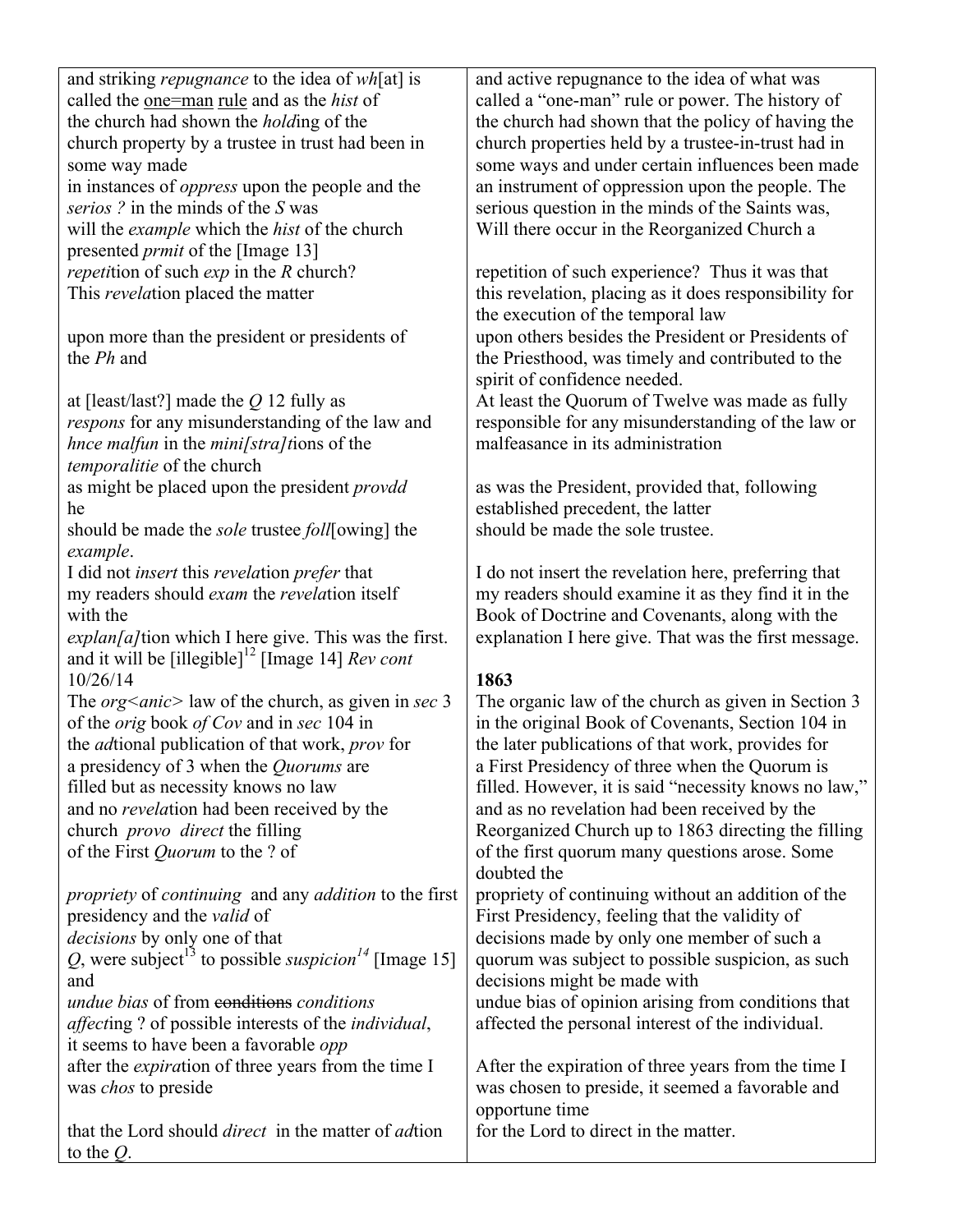*Hnce* at the *conf* of 1863 a *rev* was received *direct* the church to call and *ord Wm Marks* to be a *couns* to the president of the church that the *Q* might be more *perf prep* for the duties of presidency. The *revel direct*ing this was received <by me *some time during in> Marh* 1863 and was by me given to the church at the *Apr Conf.* [Image 16] The church by *resol* in *conf endorsed acc* the *rev* and *ordered* the *ordina*tion of *WMks* to the *office indicated*. *Q15* had *arisn* as to the *correct*ness of the *elders* going *separ* upon *missions* and the *revela*tion *provided* that the *manner* of p*roceed*ing at the beginning of the church after 1830 of *proced* 2 by 2 should be *observed* where it was *prac*. These were both *essential* to the church to *prosperity* and *commens* to the *gr* and *increas* of the *msnry force*. [Image 17] The law *referd* to as *cont* in 104 book of *Coven*, *prov* for 3 leading *Q* in the church having *concen auth* or *jurisdic*tion in matters of *decis*ion. It appears however that the *force* of circumstances *determind* the *provisnry* action of *confences* under the *cond*tion *obt* when the *Q* were not full. Neither of the 3 leading *Q* was full. And it was  $manif$  it would have been<sup>16</sup> improper to have filled the leading *Q* unless the others hold *concur auth* were also full. This condition was did not *obtain* as to the 70 12 and the 70. It was therefore clearly within the *province* of right that the *accept* of the *revela*tion [Image 18] and the *order* of the *ord proced* therein *directd* should be by *resolu*tion and by *vote* of the *conf* as a joint body acting for the church. It must necessarily *occ* to one reading these memoirs that the one *hld*ing the *of* of president and through

whom it was understood the Lord would speak and give *direc*tion if such were *ndd*, must act with the *ut*most carefulness in *considera*tion of the *imp* of the *mssages* which it might be his *prov* to *convey* to the church as *direc*tion from God if for no other purpose than to *preserve*

Thus, at the Conference of 1863, a revelation was received directing the church to call and ordain William Marks to be a Counselor to the President of the church, in order that the Quorum might be more perfectly prepared to discharge the duties devolving upon it. This revelation I received some time in March, and it was given to the church at the April Conference. By resolution and endorsement it was accepted, and Brother Marks' ordination to the office indicated was ordered. A question has also arisen as to the correctness of the Eldership going separately upon their missions. This revelation provided that the custom of going out two by two, as followed at the beginning of the church in 1830 and thereafter, should be observed wherever practicable. Both of these instructions were essential to the church prosperity and timely because of the growth and increase in the ministerial forces. The law referred to, contained in Section 104, Book of Covenants, provided for three leading quorums in the church to have concurrent authority or jurisdiction in matters of decision. It appears, however, that the force of circumstances should determine the provisionary actions of Conference under conditions which obtained when those quorums were not full at the time this revelation was received. Thus it would have been manifestly improper to have completed the Presidency unless the others holding concurrent authority were full also, viz., the

Twelve and the Seventy. It was therefore clearly proper and right that the acceptance of the revelation and the ordering of procedure as therein directed should have obtained and been authorized by the resolution and vote of the Conference, the representative body acting for the general church. It will occur to the reader of these *Memoirs* that in consideration of the importance of the messages which it might be his province to convey to the church as revelation from God, the one holding the office of President through whom it was understood the Lord would speak and give direction to the body if such were needed must always act with the utmost carefulness and propriety,

if for no other reason than to preserve in the minds of the spiritual authorities and the general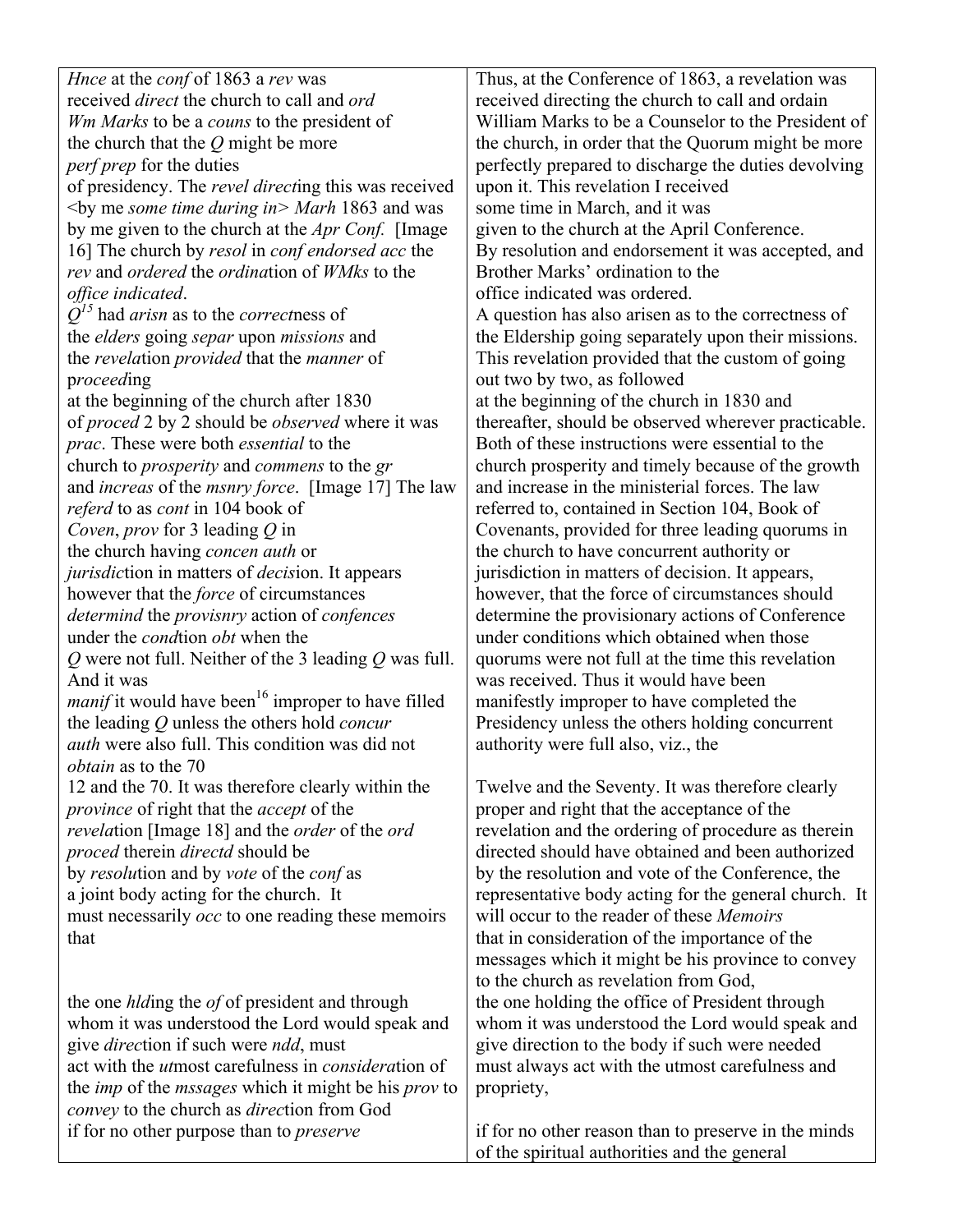|                                                                      | membership                                                     |
|----------------------------------------------------------------------|----------------------------------------------------------------|
| the <i>integrity</i> of his <i>office</i> [Image 19] in the minds    | the integrity of his office.                                   |
| of the spiritual <i>auth</i> and the membership of the               |                                                                |
| church                                                               |                                                                |
|                                                                      | The necessity for this extreme care seemed                     |
| <i>espec</i> so in the <i>absen</i> of the                           | especially imperative in the absence of those                  |
| safeguarding concurrent authorities provdd in                        | safeguarding concurrent authorities provided for in            |
| the law through the establishment of the other                       | the law through the full organization of the other             |
| leading $Q$ . And it is just to myself for me to state               | leading quorums. It is but just to myself to state             |
| that I labored under the                                             | that I had labored under the full consciousness and            |
| extrem embarassment of these conditions. I knew                      | extreme embarrassment of those conditions. I knew              |
| as well as any one <i>else</i> could know                            |                                                                |
| what was req in the law as far                                       | what was required and intended in the law, as far as           |
| as the reading of the letter would convey what was                   | such knowledge could be obtained by reading and                |
| <i>intndd</i> in the <i>directing</i> of the law. And                | study.                                                         |
| none could have known better than I the <i>pclr</i>                  | None could know better than I the peculiar                     |
| conditions under which the receiving and                             | conditions under which                                         |
|                                                                      | I might be called upon to receive and                          |
| <i>transmitting</i> of to the church of whatever I might be          | transmit to the church that which would be                     |
| <i>ostensibly auth to present as a</i>                               | presented with the ostensible authorization of a               |
| thus "saith the Spirit," [Image 20] and if the                       | "Thus saith the Spirit." As for the                            |
| absence of revelation between the periods at which                   |                                                                |
|                                                                      | absence of revelation between those periods when               |
| these were received as given by me such                              | they might be received and transmitted by me, and              |
| absence                                                              | for any failure upon my part to receive such                   |
|                                                                      | directing Word when desired, I, at least, well knew            |
|                                                                      | that such withholding                                          |
| could not be justly <i>charg</i> against any <i>dispostion</i>       | could not justly be charged to any indisposition or            |
| upon my part either to recive or to                                  | disinclination upon my part either to receive or to            |
| <i>transmit what</i> I might receive and                             | give what might be vouchsafed. Therefore, for such<br>silences |
| I make no <i>apology</i> .                                           | I had no apology to make. In all humility and                  |
|                                                                      | sincerity                                                      |
| I had placed myself in a position to be                              | I had placed myself in a position to be at all times a         |
| willing and                                                          | ready and willing instrument, and I felt under those           |
|                                                                      | conditions                                                     |
| it was just as <i>easy</i> for the Lord to <i>address</i> me if he   | it was just as easy for the Lord to address me if He           |
| had anything for me to communicate as it                             | had anything to communicate to the church as it                |
| was for him to reach any other member of the                         | was for Him to reach any other member who might                |
| church and                                                           | presume to dictate or to criticise me for not                  |
|                                                                      | receiving such revelation. Considering all these               |
|                                                                      | matters, I will confess                                        |
| it was <i>consid relief</i> to me even to have                       | it was with a definite sense of relief and gratitude           |
| the <i>assist</i> of one                                             | that I welcomed the assistance of even one                     |
| counselor                                                            | Counselor, as permitted in this second revelation,             |
| and thus stand in [Image 21] a <i>partial equality</i> at            | and thus [465] stand on a partial equality, at                 |
| least to the <i>existent</i> Q 12 and the                            | least, with the existent Quorum of Twelve and                  |
| 70 as represntd at the conf. Wm                                      | Seventy as represented at the Conference. William              |
| Marks had been president of the N stake of the                       | Marks had been President of the Nauvoo Stake                   |
| church and had also been president of the HC of the                  | and President of the High Council of the                       |
| church at $N$ under the presidency of $J$ Smith the                  | church under the presidency of Joseph Smith the                |
| <i>proph</i> . On having given [ <i>cred</i> ?] to the spirit of the | Prophet. Having felt the call of the Spirit of the             |
|                                                                      |                                                                |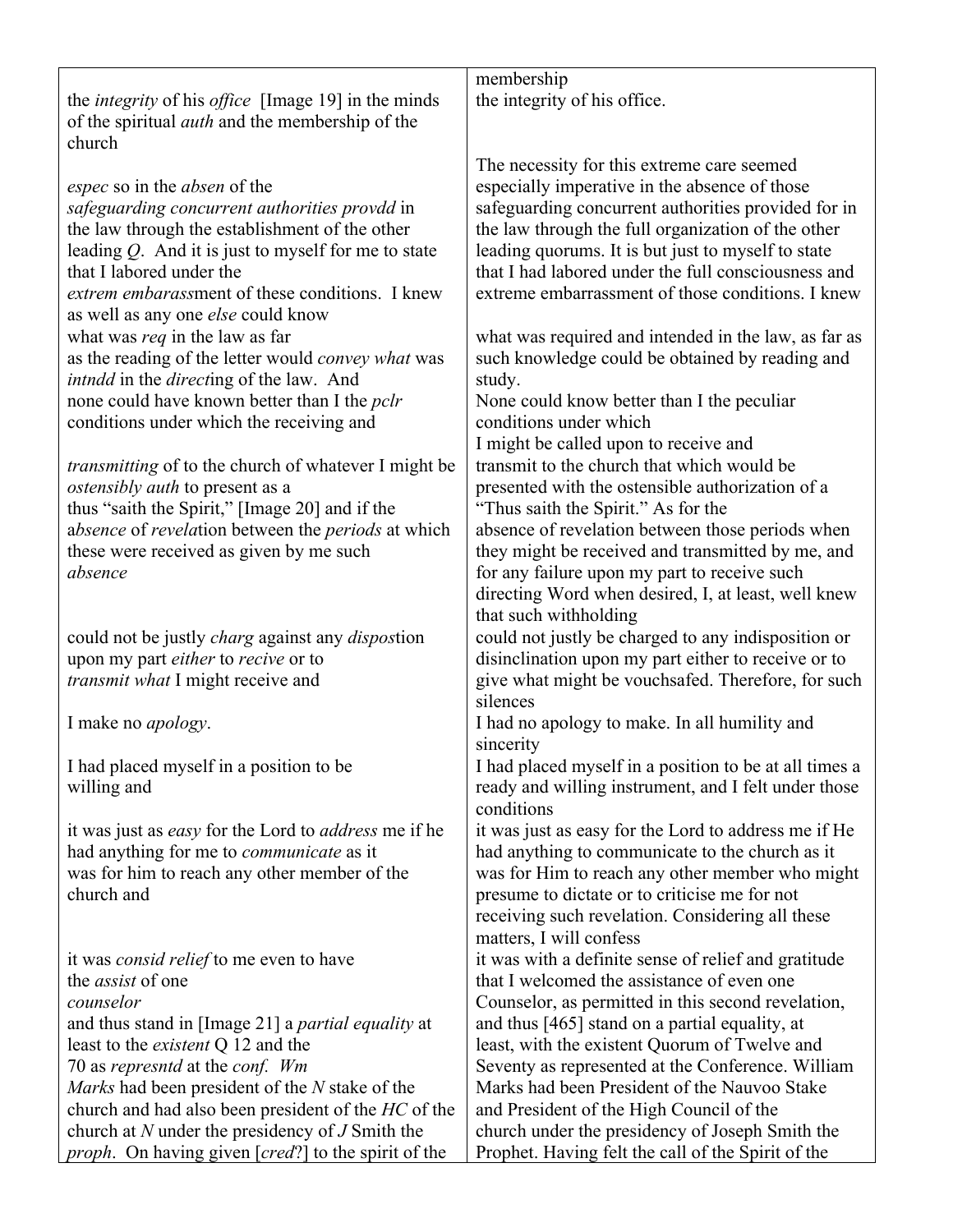| <i>R</i> and <i>unit</i>                                                |
|-------------------------------------------------------------------------|
| with it gave a <i>prestige</i> to the church of no                      |
| small <i>import</i> and it was <i>v</i> fort for me                     |
| that the Lord recog him and ord his                                     |
| <i>ordination</i> to the <i>coord</i> position in the                   |
| presidency. [Image 22]                                                  |
| May 4, 1865 At the conf of 1865 cons                                    |
| <i>discussion was had upon the prop cons of</i>                         |
| ord Negroes. I was cons surp to                                         |
| find an opinion <i>hld</i> by a <i>No</i> of the ministers              |
| <i>adverse</i> to <i>holding</i> much dealing with the                  |
| Neg race. The discussion was not disposed to at the                     |
| <i>conf</i> but at the meeting <i>hld</i> after wards in <i>Mo</i> . of |
| May at the house of <i>I.L.</i>                                         |
| R near Sand Ill of which                                                |
|                                                                         |

the *fol extract* from the *hist* will give an *acct. (Quote)* together with the *announce*ment [Image 23] of the *revela*tion received by the *Jnt Cncl* 12 and the presidency which

as far as was *practicabl carried* the *office endors*ment of the *revela*tion.

I was of the opinion at the time that the term priest *occurr*ing in the opening portion of the *revela*tion covered the *auth* of preaching and *adm* in the *gspl ordinances*. That the word priest really *representd* the *auth* of anyone *ordained* to preach and *admin* in the *NT ordin* of the *gospel*. This opinion did not *prevail* with the other members of

Reorganization he had given credence to and united with it, which gave a prestige to the church of no small importance, and I counted it fortunate for me that the Lord recognized his worth and ordered his ordination to the coordinate position in the First Presidency.

**1865** At the Conference of 1865, considerable discussion was had upon the proposition of ordaining Negroes. I was considerably surprised to find that a number of our ministers held opinions adverse to our having much dealings with people of that race. The discussion was not finished at the Conference, but at the meeting held in the month of May following, at the home of Brother Israel L. Rogers, near Sandwich, there came the Word of the Lord on the matter.

The following extracts from the Church History will give some account of this meeting, together with the announcement of the revelation being received by the Joint Council of Twelve and Presidency, which reception and action of acceptance carried which it, as far as was practicable, the official endorsement for the whole church. Early in May, 1865, the Presidency and Twelve held a joint session and published the result of their deliberations. . . . There were present of the First Presidency Joseph Smith and William Marks; of the Quorum of Twelve Zenas H. Gurley, Sr., James Blakeslee, Samuel Powers, William W. Blair, Reuben Newkirk, John Shippy, and Charles Derry. After much discussion it was "Resolved that we refer the above matter to the Lord and then come together fasting and praying to God that He will reveal his Will on this point unto his servant, Joseph Smith." The quorums carried the resolution into effect and sought earnestly and diligently unto the Lord, and on the following day the Lord was pleased to answer our prayers, and we received the following revelation through his servant Joseph: (See Section 116, Doctrine and Covenants.) The foregoing was presented to the Quorum of the Twelve in council assembled, who unanimously voted that the revelation be received. I was of the opinion at the time that the term *priests* occurring in the opening portion of the revelation covered the authority to preach and administer the Gospel ordinances, as such authority was ordinarily represented by any one properly ordained according to the New Testament plan. This opinion, however, did not prevail with a majority of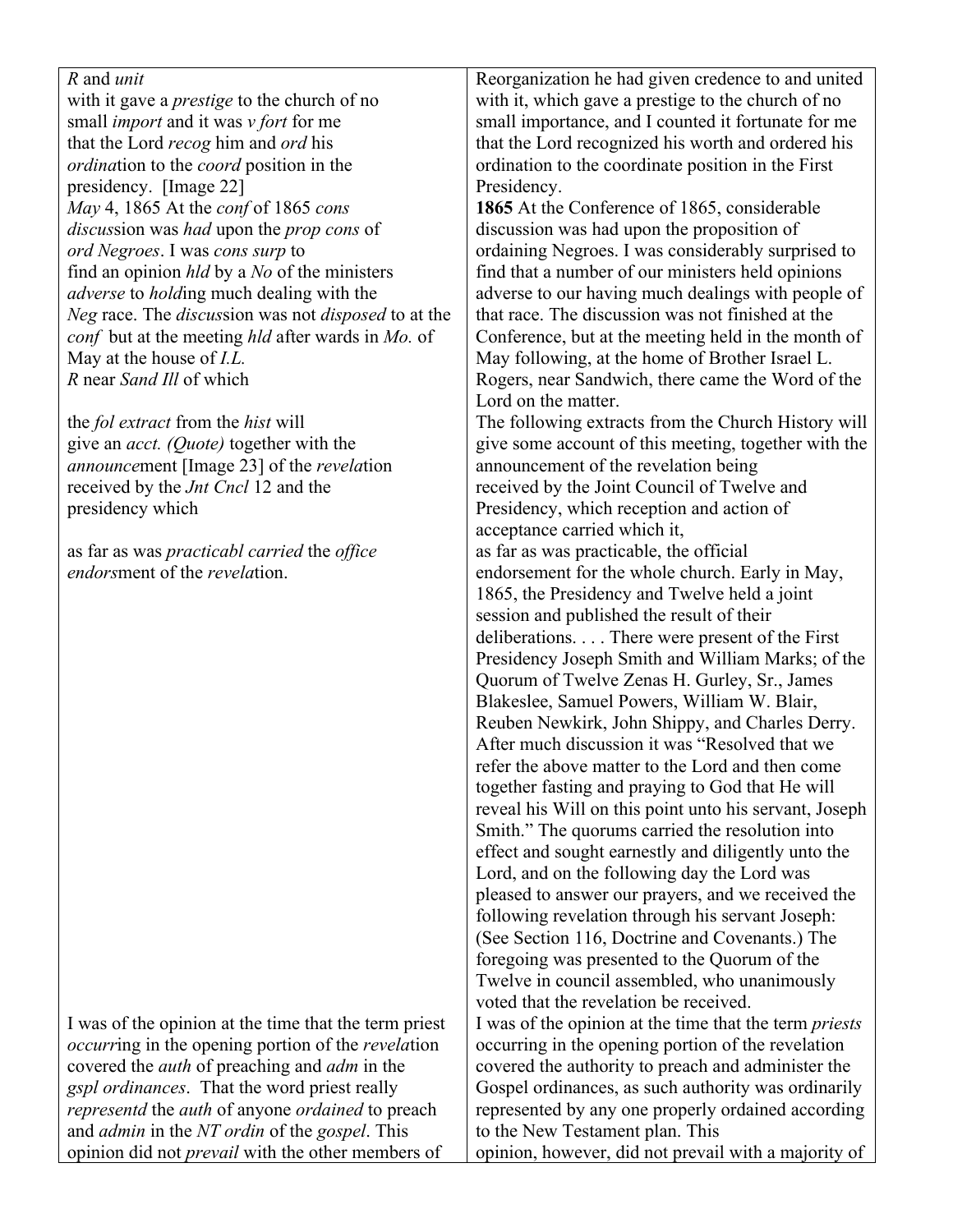| the <i>council</i> to the <i>ext</i> of the <i>majority</i> . Those that |  |
|--------------------------------------------------------------------------|--|
| [thrs?] [Image 24] sides believing that the word                         |  |
| priests would be <i>controlled</i> by the                                |  |
| clause in which the <i>council</i> was given to <i>exercise</i>          |  |
| great care in <i>ord</i> members of the <i>Neg</i> race,                 |  |

and that it *restricted* such *ord*tions to the *office*  priest *only.* I did not *contd* very strongly for my *own* understanding as there was at the time no *appar* necessity for making any *serious discrimna*tion and as the *of* of priest would *prim* the preach of the word I believe that time would *either soften* race *asperities* or the Lord would by *direc*tion make the matter still plainer. [Image 25] The *revela*tion as those who read it will discover *contains* a strongly *implied rebuke* for the *hesitat*ing *manner* in which *apptd missnrs* took the *fld* to which they had been *app*. As heretofore I do not intr this *revela*tion *pref* that it should be read in the *B* of *Cov*. From *Jnt Cncl* [Image 26] Rev *Oct*<*ober*> 29.

The *settling* of the new *world* and the build up of the *Rep* in its *pol* and *relig* sense *alike*, was the work of *stalwart* men. The *relgs* [illegible] coming from the *old world* to *escape* the spirit of *persecu*tion and *intollerance* had to be strong men or they would have *worn* out in the *conflict.* The *reformers* themselves were all *stalwart* men

who *either* did not *comprehend* the full *scope* of the *message* of the Master to them or they *hesit* to brave the opinion of their *compeers* of *dif* faiths for fear of *encoun* still *further* the spirit of *intollerance* and *persecu*tion [Image 27] It is to be *regrettd* that many of the *noblest* of them that *escaped* from that *persecu*tion in that side of the [water?] had *lurk*ing in their sternness of personal *discipl* a desire to *proscribe* those who thought differently from them and it *req* the breaking away of *stalw* men like *Rgr Wms* and his *compeer* to [illegible] the state to the freedom for *pol* and *relig* beliefs that was the *appar* intention of the *plant*ing of the *colonies* in this *western continent*. Among those

the members of the Council, who believed that the word *priests* should be controlled by the subsequent clause which counseled great care in ordaining members of the Negro race, claiming, by such interpretation, that such ordinations should be restricted to the office of priest, only. I did not contend for my own understanding very strongly, as at the time there was no apparent necessity for making any such serious discrimination; since the office of Priest would permit the preaching of the Word, I felt that time would either soften asperities or the Lord would make the matter still plainer by further direction. As those who study it will discover, this revelation contains a strongly implied rebuke for the hesitating manner in which appointed missionaries took the fields to which they had been designed. As heretofore, I do not here introduce the revelation, preferring that it should be read in the Book of **Covenants** 

### **1873–And a Glance Backward**

The settling of the New World and the building up of our Republic politically and religiously was the work of sturdy men. Religionists came from the Old World to escape the spirit of persecution and intolerance, and they had to be strong or they would have been worn out in the conflict. The early reformers themselves were stalwart men–as far as they went in their work of clearing the church of iniquity;

they either did not comprehend the full scope of the message of the Master to them or else they hesitated to brave the opinions of their compeers of different faiths for fear of encountering still further the spirit of intolerance and persecution. It is to be regretted that many of the noblest of them who escaped to these shores from persecutions on the other side of the Atlantic had, lurking in the sternness of their personal discipline, a desire to proscribe those who thought differently from them in religious matters. Thus it required again that stalwart men should break away from their rule and, like Roger Williams and his compeers, insure for the State that freedom in political and religious life evidently

intended for the people of this land when the Colonies were planted on the Western Continent. Among the noble contenders who early took the firm stand against the restrictions of political or religious liberty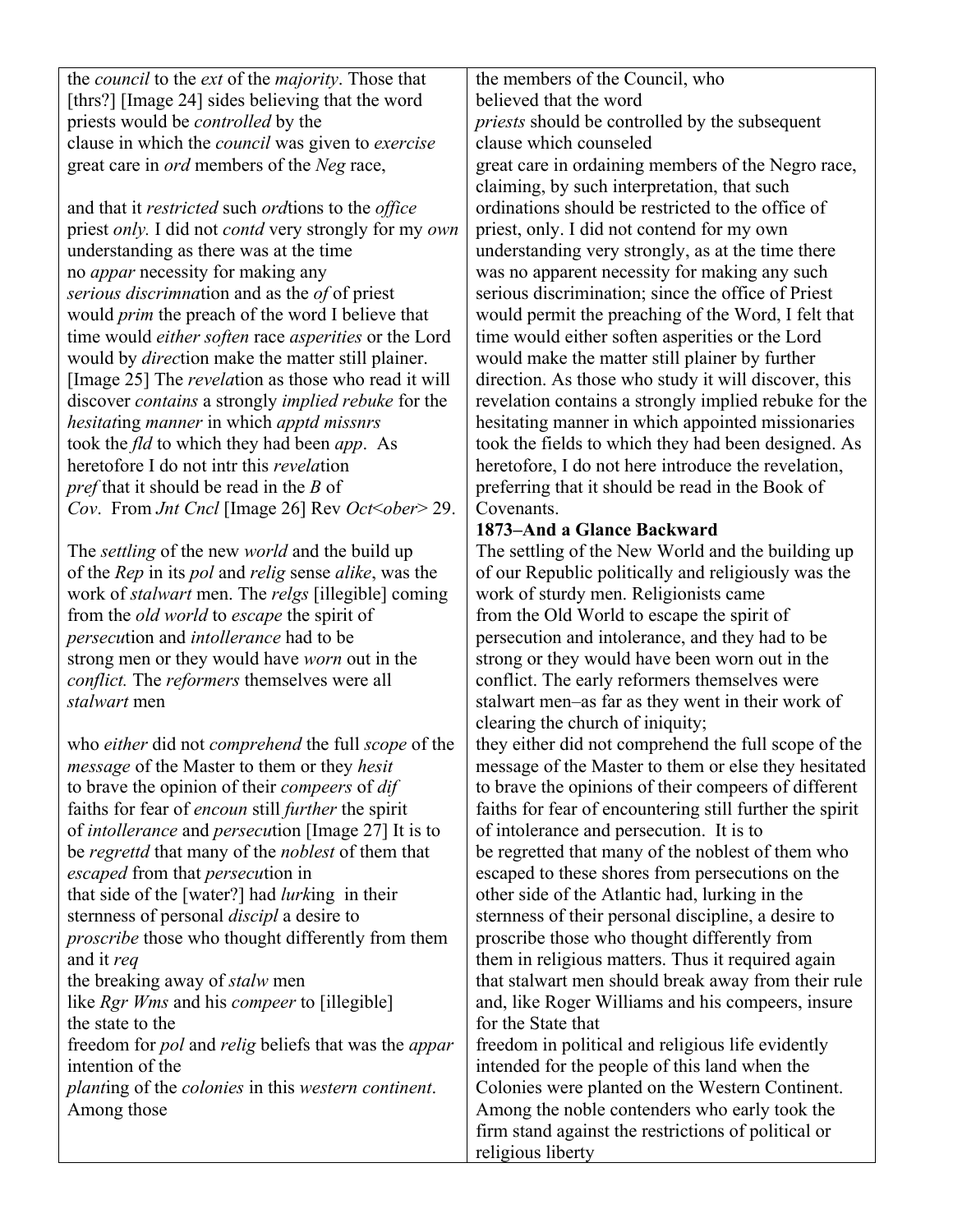| were the [illegible] and NK and the Smiths were                     | were the Goulds, the Macks, and the Smiths. They       |
|---------------------------------------------------------------------|--------------------------------------------------------|
| among the latter who took <i>ground</i> freely [Image 28]           | protested                                              |
| against the <i>deflect</i> the receipts of the <i>taxes</i> to the  | against deflecting the receipts of public taxes to the |
| <i>sup</i> of the <i>state</i> [illegible]. They seemed to be       | support of a State church, though they were            |
| willing if necessary that for the <i>taxes</i> to be <i>deflect</i> | willing that, if necessary, taxes be directed          |
| into church <i>supp</i> that all should <i>share</i>                | into a church support in which all should share        |
| <i>alike</i> but were <i>sternly opposed</i> to any                 | alike. They were sternly opposed, however, to any      |
| one body being made the <i>recipients</i>                           | one religious body being made the recipient of such    |
| to the <i>exclusion</i> of others. <i>Hnce</i> the                  | moneys to the exclusion of any other. Hence many       |
| forebears of JS put themselves                                      | of these forebears of Joseph Smith put themselves      |
| on <i>recnd</i> as thus <i>oppos</i> the                            | on record as opposing that which tended toward the     |
| jntor of church and state,                                          | jointure of church and State, the policy of allowing   |
| the church to be <i>dom</i> in                                      | the church to dominate in the conduct or rule of       |
| public rule.                                                        | public affairs, or that of having the State dictate in |
|                                                                     | matters of religious faith. Men needed mental and      |
|                                                                     | moral strength to take this stand in those days.       |
| As it seemed to be                                                  | Just as at the founding of the Colonies it seemed      |
| necessary for the Lord [Image 29] to move through                   | necessary for the Lord to move through                 |
| stalw men at the founding of the colon                              | strong and virile men, at a later date when He         |
|                                                                     | wished to reestablish his church upon the earth        |
| it was <i>equal</i> necessary that he should find                   | it was necessary for Him to find                       |
| somewhere men to whom he could <i>confide</i>                       | men to whom He could with confidence commit            |
| <i>revelation</i> of his will <i>concern</i> human                  | those revealments of his Will concerning human         |
| thought and <i>conduct</i> to be <i>reduced</i> to faith            | thought and conduct that were to be reduced to faith   |
| and <i>pract</i> who would, as did the Son, speak as the            | and practice. It was necessary for Him to feel         |
| Lord spake to them, as                                              | pressured that, like his messengers of old-even the    |
| ack by the S in the 12 Jno concluding visn                          | Christ, as acknowledged in the twelfth chapter of      |
|                                                                     | John-they would speak fearlessly as He spoke to        |
|                                                                     | them and deliver with courage and intrepidity the      |
|                                                                     | messages He wished to convey to mankind.               |
| the <i>revelations</i> given to <i>J Smith</i> as a boy the         | The revelations given to Joseph Smith as a boy and     |
|                                                                     | the unusual experiences of his early life apparently   |
| <i>molding</i> of his mind and the <i>pclr exper</i> of his early   | moulded and                                            |
| life appeared to                                                    |                                                        |
| <i>fit</i> him as the proper <i>chan</i> through whom < for the     | fitted him to be such a channel, one through which     |
| master> to speak to the church.                                     | the Lord could with confidence speak to his people.    |
| Hnce the [Image 30]                                                 | Hence it was that there came to that young man the     |
| <i>revelations</i> at the formative <i>per</i> of the church which  | revelations received at the formative period which     |
| res in the <i>org</i> the church of                                 | resulted in the organization of the Church of          |
| JC the hist of                                                      | Jesus Christ of Latter Day Saints. The history of      |
| which                                                               | those successive revealments                           |
| is briefly given see in the <i>accnt</i> found in the               | is briefly given in the contents of the                |
| $B \leq \text{ook} > D \& C$ . The murd                             | Book of Doctrine and Covenants. The murder of          |
| of the <i>pr</i> and <i>pat</i> and the                             | the Prophet and the Patriarch of the church and the    |
| scat of the church created an                                       | scattering of the members thereafter created an        |
| epoch in which there was presented an evolutionary                  | epoch of chaos which similarly                         |
| <i>period require similar choice of</i>                             | required that again                                    |
| <i>stalw</i> men [a/and?] law knows no necessity a                  | stalwart men should be chosen as leaders. While the    |
|                                                                     |                                                        |
| form period of the R church was                                     | Reorganization during its formative period was in a    |
|                                                                     | fragmentary state it depended                          |
|                                                                     |                                                        |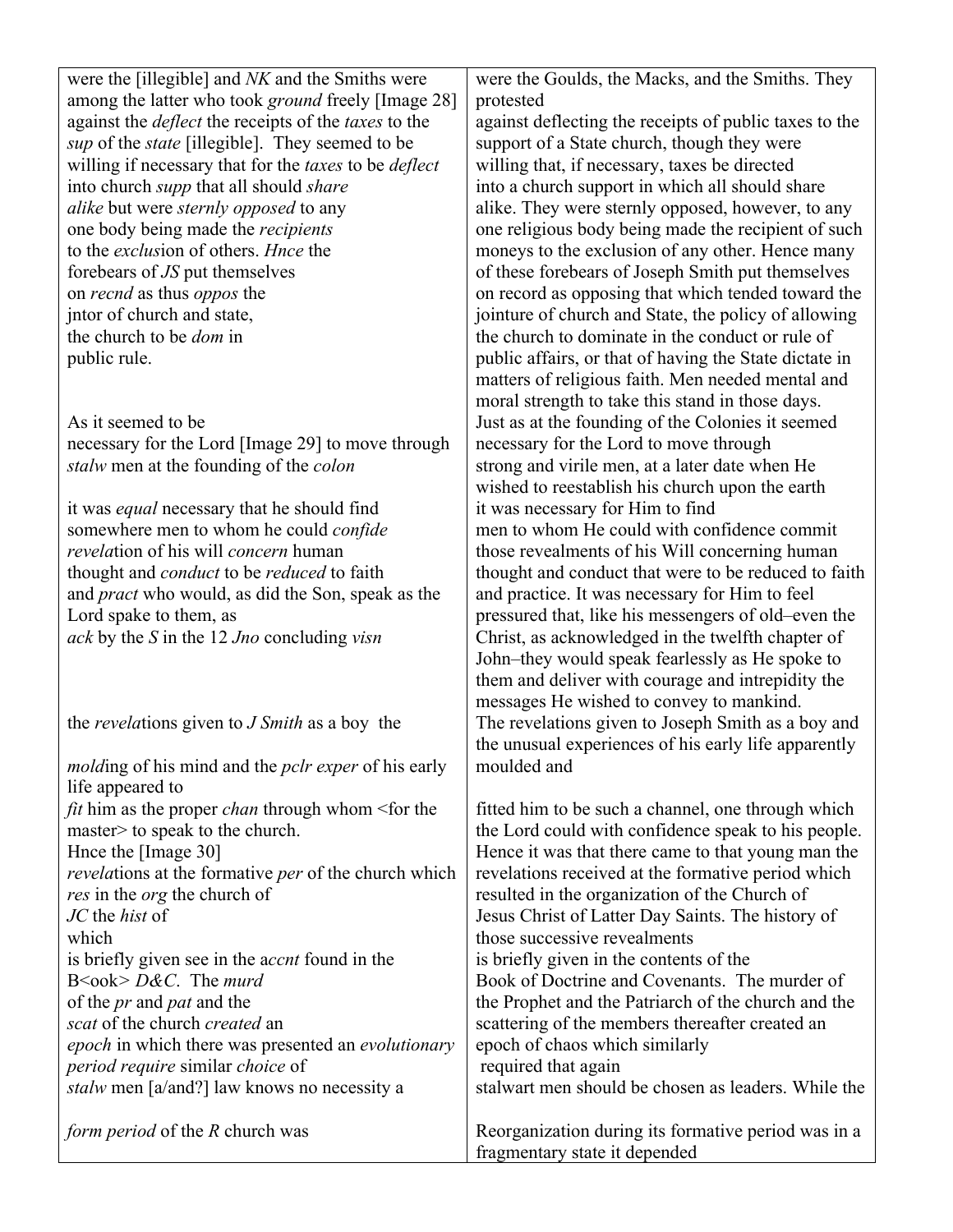| necessarily led by the                                           |                                                         |
|------------------------------------------------------------------|---------------------------------------------------------|
|                                                                  | necessarily upon being led and directed by the          |
| spirit of <i>wisd</i> and <i>revelation</i> [Image 31] while the | Spirit of wisdom and revelation, and equally upon a     |
| church rem in a fragment state.                                  | confident and unwavering reliance upon that which       |
|                                                                  | was so revealed. This reliance and confident            |
|                                                                  | assurance I was willing, with God's help, to            |
|                                                                  | exercise in the discharge of the duties assumed         |
|                                                                  | under the influence of a Power I recognized as          |
|                                                                  | being above my own.                                     |
| It was thus in these circumstances                               | It was under these circumstances and necessities        |
| that we have the <i>revel</i> of 61 63 and 65.                   | that the revelations of 1861, 1863, and 1865 were       |
|                                                                  | received.                                               |
| The later being <i>approach</i> in the high <i>cncl</i> and      | The latter one approved in a general way the efforts    |
|                                                                  | we had made to                                          |
|                                                                  |                                                         |
| working in <i>unity</i> more <i>completely</i>                   | work in unity and cooperation and with more             |
| than <i>prior</i>                                                | effective orderliness than had been evidenced prior     |
| to that period.                                                  | to that period. I am quite willing to acknowledge       |
|                                                                  | here that the men chosen at that time to positions of   |
|                                                                  | responsibility and with whom I found myself a           |
|                                                                  | joint-laborer were indeed stalwart men of integrity,    |
|                                                                  | who had proved their strength and fearlessness in       |
|                                                                  | many a trial of spirit and faith and who were well      |
|                                                                  | qualified to defend their positions valiantly.          |
| The year 1873 proved to be an eventful year in that              | The spring of 1873 proved to be an eventful one.        |
| the more <i>perf org</i> was sec result in the revelation        |                                                         |
| <i>granted</i> through the in <i>response</i> to the present-day |                                                         |
| <i>necessities</i> of the church [Image 32]                      |                                                         |
| through the <i>periods</i> of <i>prayer</i> which                | Through many periods of prayer-which                    |
|                                                                  |                                                         |
| characterized the year before the sitting of the                 | characterized the entire year before the sitting of the |
| conf.                                                            | Conference–the necessities of the church were pre-      |
| [Shorthand/longhand document not extant] <sup>17</sup>           | [466] sented to God, and in response, He granted a      |
|                                                                  | revelation through which a more perfect                 |
|                                                                  | organization was secured. As far as I could gather      |
|                                                                  | from indications more or less demonstrative of their    |
|                                                                  | feelings, the moral and spiritual condition of the      |
|                                                                  | ministry had caused me to believe that a radical        |
|                                                                  | change would result from the sitting of that General    |
|                                                                  | Conference. By report from the fragmentary              |
|                                                                  | Quorum of Twelve and a portion of the Seventy I         |
|                                                                  | had been officially informed that the ranks of these    |
|                                                                  | Quorums had been seriously impaired by the death        |
|                                                                  | of several members, and that it was earnestly           |
|                                                                  | desired that I should take the matter before the Lord   |
|                                                                  | in an appeal for Divine direction to be given to the    |
|                                                                  | coming Conference. Elder Marks, my associate, had       |
|                                                                  |                                                         |
|                                                                  | died in 1872, and I had been again left alone in the    |
|                                                                  | Presidency, Brother Zenas H. Gurley, Sr., and           |
|                                                                  | Brother Samuel Powers had both been taken from          |
|                                                                  | the Quorum of Twelve by the hand of death, which        |
|                                                                  | left that body without a majority of members–a fact     |
|                                                                  | which crippled official action. For some time I had     |
|                                                                  | been seriously engaged in thought and meditation        |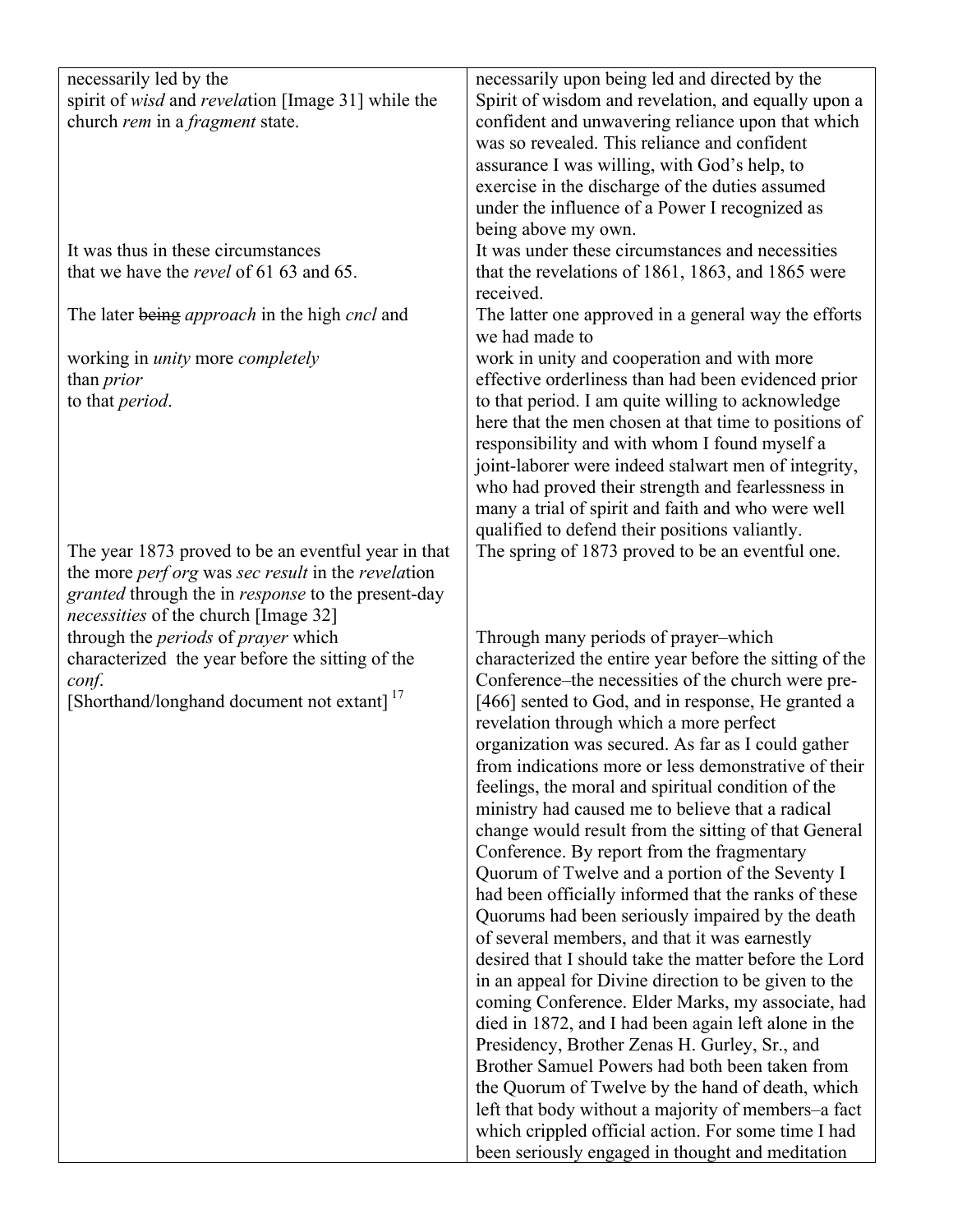over these conditions, and as Conference time approached I had become more and more engrossed in prayer and concern over them. As far as my human wisdom was involved I realized I was at a standstill; I had no opinions of my own as to what changes might or should be made, nor had I the least intimation of what possible answer might be given to the prayers of the church that I knew were ascending in connection with my own. Of one thing, however, I felt satisfied, and that was that the time was approaching, if not indeed then present, when I felt I could not continue to give revelation to the church unless there should be established a better organization of the Quorums under whose administration such revelations as should be presented should reach the body. The answer to our necessity and these specific appeals is to be found in the revelation that came to me on March 3, 1873, a careful perusal of which I submit to the consideration of my readers. In the days following its reception I was permitted to enjoy the presence of the Spirit in a remarkable degree. On the  $9<sup>th</sup>$  of April, as a consequence, the document was presented to the body. Of this occurrence the *Church History* records as follows: On the  $9<sup>th</sup>$ , President Smith requested Elder J. W. Briggs, president of the Quorum of Twelve, to preside, as he (Smith) would not be present. After some remarks on the condition of the Quorum of Twelve, President Briggs presented a revelation which had been received by President Smith on March 3, 1973. (See Section 117. Doctrine and Covenants.) A motion to accept the revelation prevailed and further action was then deferred until the next day. . . . The next day the revelation was acted upon by sections and the several ordinations provided for. . . . . . . At the ordination meeting . . . the Holy Ghost like a mantle rested upon the assembly, and every heart was moved with joy and gladness, in that the Dayspring from on high had visited them, and that the Lord had again manifested Himself to his people. The hardest heart was melted to tenderness and all were made to feel that this was indeed the house of God, the very gate of Heaven. In the revelation thus received an acknowledgment of the efficacy of the prayers of the people was definitely stated, and the Voice of the Spirit gave clearly what I had to present to them. The matter which had agitated the minds of the ministry was duly considered, and the condition of the church as represented by us in prayer was evidently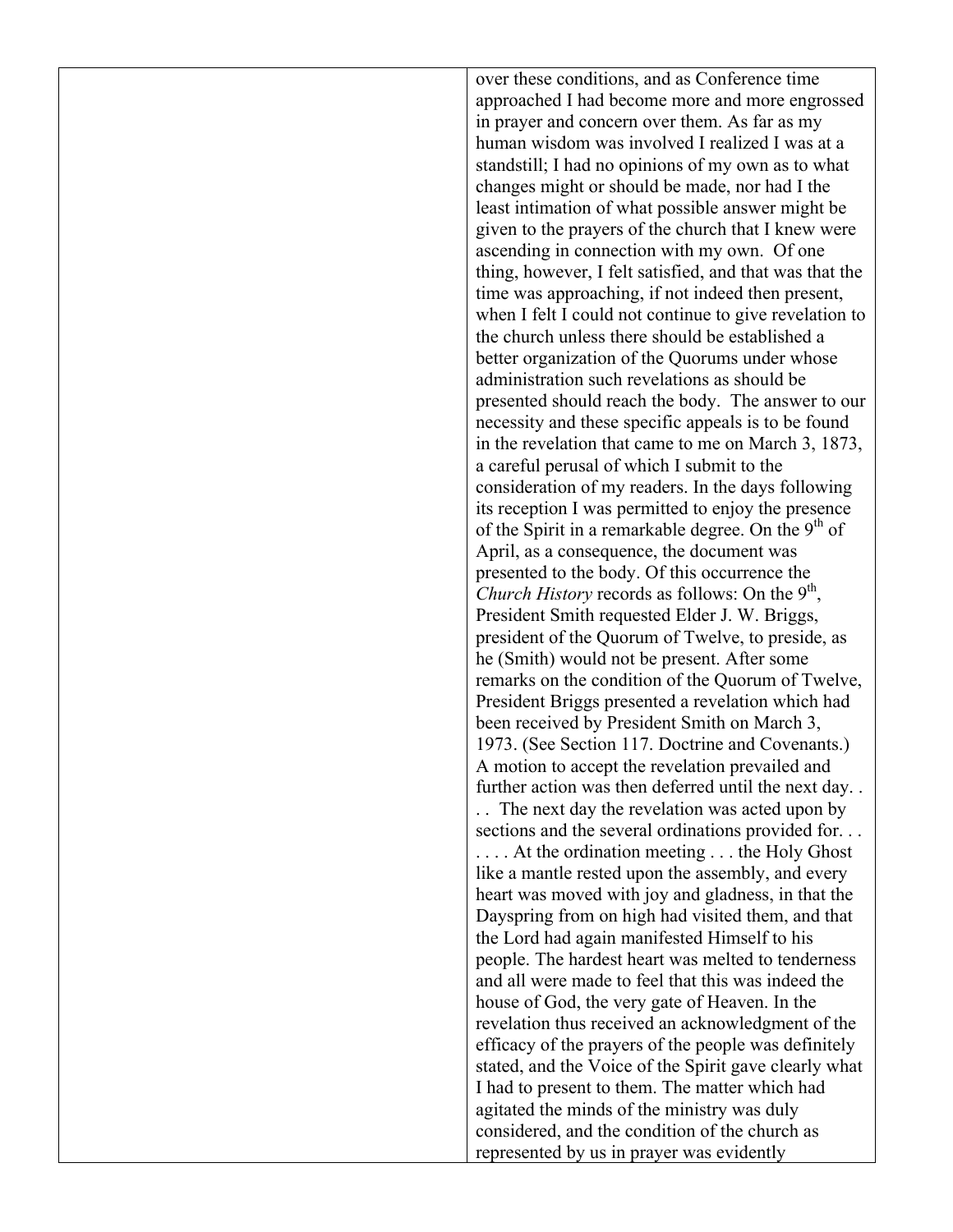recognized as requiring the instruction that was given in the message, directing the Quorums to be more nearly filled. The more complete organization intended was reflected in the direction providing that the First Presidency should be filled by choosing and ordaining Brother William W. Blair and my brother David H. Smith as Counselors to me, thus forming, should it meet the approval of the church, a proper presiding Quorum, replacing Brother Marks by Brother Blair and adding David, a younger man. In the direction that followed, certain other Elders were designated for choice to the Quorum of Twelve: William H. Kelley, Thomas W. Smith, James Caffall, John H. Lake, Alexander H. Smith, Zenas Gurley, Jr., and Joseph R. Lambert. This Quorum had been depleted by the death of James H. Blakeslee in 1866. In addition to those I have already mentioned whose deaths had occurred more recently–Brother Gurley, Sr., in 1871, and Brother Powers early in 1873. Two others of the Quorum, chosen at the beginning of the Reorganization–Reuben Newkirk and Daniel B. Rasey–had been inactive and this revelation directed that their names should be stricken from the record of the Quorum and placed on that of the Elders. Thus it will be observed that while these seven new members added to the then living three– Jason W. Briggs, Josiah Ells, and Edmund C. Briggs–increased the number to ten, the Quorum was not yet full according to the intention in the law. However, this contingency was provided for and covered in that direction farther on in the revelation which states that until such time as the Quorum shall be filled its decisions, if unanimous, should be accounted as final. The same statement also provided that until the Quorum of Seventy should be filled its decisions, if unanimous and agreeing with those of the Twelve, should be considered the same as if it were completed. The instruction thus provided that the three Quorums having concurrent jurisdiction should be considered as qualified to act according to the law previously given, and in the examination of whatever might be presented could function in safeguarding the church should a contingency arise indicating any effort to lead it astray by the introduction of false doctrine or unconstitutional theories of faith or conduct. This was a source of great satisfaction to me. Other important directions were given in the revelation which were complied with by the Conference, and the effects were most excellent. The whole body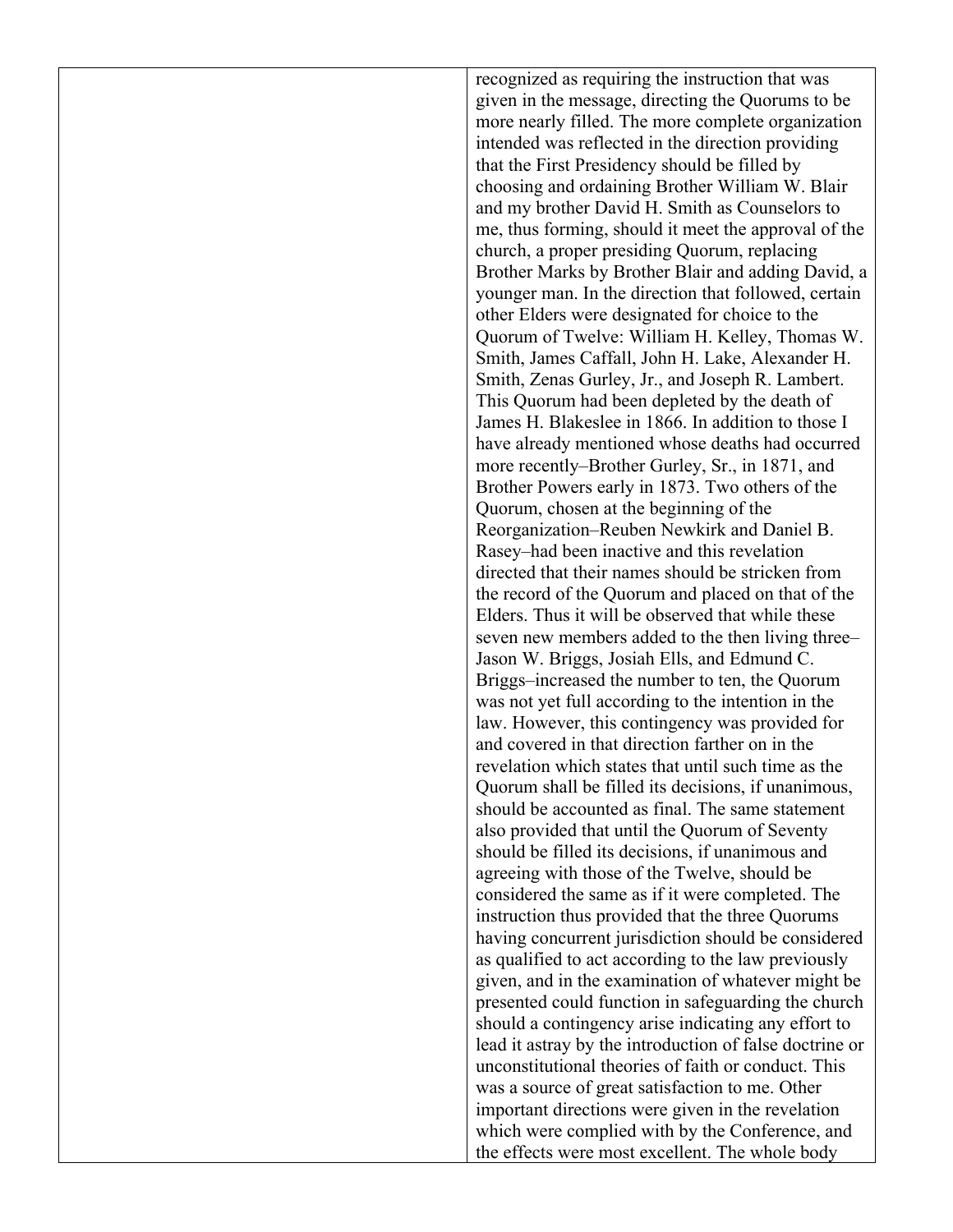became infused with new spirit and a much more active prosecution of the preaching of the Word was at once begun. I rejoiced greatly, for my mind was relieved of any apprehensive burden which had been carried alone for so long that in the passing of years it had amounted to an almost ever-present nightmare of anxiety. There had developed among the brethren, as I have said, something in the nature of a strife over the question as to just who was authorized to formulate the doctrine and theories of the church, and upon the part of a few there seemed to be a desire to be the ones to direct in this regard. The provisions of this revelation seemed to throw about us all a definite and much-desired safeguard. The specific mention in this revelation of Elders J. W. Briggs, Josiah Ells, and E.C. Briggs to remain as special witnesses indicated that, having been members of the old church, they were still to be recognized as standing in their proper callings, and by the Spirit of the Master regarded as strong, valiant, and useful men. The men newly chosen were wise young men who had approved themselves in the field as able and worthy expounders of the faith, well qualified to be called to succeed such men as those were who had been taken from the Quorum by death. Their choice seemed to prove conclusively that the Spirit of supervision which had been over the body from the first still continued, and that God was doing as He had done at the beginning–placing in positions of responsibility and confidence men who might correctly be regarded as stalwart, insistent and consistent propagandists, worthy to stand as compeers with those who had begun the Restoration of the Gospel under angelic administration in this land and by whom it was carried on until the death of the Prophet and Patriarch. I gladly gave these men welcome, together with the two chosen as my Counselors and those who were standing representative of the Seventy. I felt a peace and calm security under the new arrangements which, as far as the doctrinal safety of the church was concerned, had not been vouchsafed me before. It is but proper for me to state here that when I presented the document setting forth the directions I had received through the Voice of the Spirit, [476] I was prepared to submit myself to the decision of the church in Conference assembled as to its reception or rejection. I felt assured, however, that if the Spirit with them were the same as had instructed me, the message would find acceptance, and that if,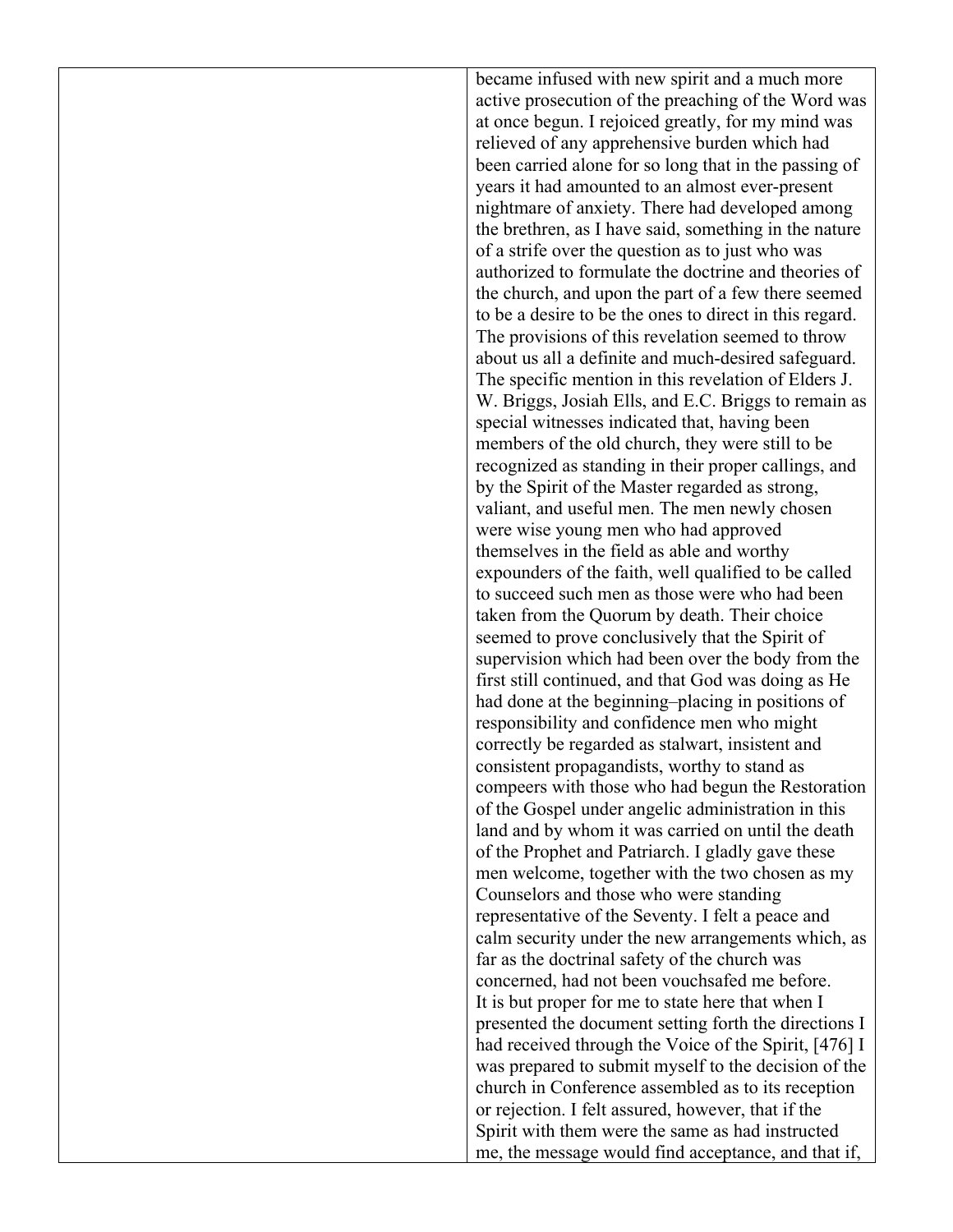[Folder 68, notebook 21] [Image 4] *Chapter on Revelations18*

Some nine years *elapsed* before the *revela*tion 188219 which was received *in Sept and* was *presented* on *Sept*. 28, 1882

during which time the *uneasiness concern* the filling up of the *Qms contd*.

Also the *Quest* of *wh*

the *R* church was *auth*

to *occupy* the *grounds* of *missionary* work which had been *opnd* and *occupied* by the church

under *J & H* Smith.

Whatever opinions were *held* in regard to this and the matter being *agit* 

it was presented by me to the Lord [Image 5] and answered by the spirit of *Revela*tion

*declaring* that it was *inexped* to *prosecute* many *for* missions until a more *perf organi*tion was made. It *setld* one question however in calling a remarkable statement and was to the *effect* that the priesthood when *conferred* upon any who were called placed a *respons* upon them when *ord* for which they must answer to God *directly*, that no matter *wh* the *indiv* might do or *however much* a man who had received the priesthood *ofrd excuses* in *extenua*tion for his lack of labor or his treating his *ord* in a *lit manner*

he must under any and all [Image 6] circumstances make final *rept* and be *held accountable* before God for in this *respect* the *gift* of God was without *repentance* and no one would be *exemptd* from this *responsibility*. It was given at the fall *conf rather* an *unusual procedure*. But the conditions *exist*ing, as it afterwards prove proved, presented *dif* which could not have been *setld* without

on the other hand, I had been deceived in the Vote of the Spirit (as was possible) or had erred in understanding it, it was quite unlikely and inconsistent with human reason that so large a number of those holding equal jurisdiction with me should also be so deceived or so err. This conviction on my part gave me great assurance and I cheerfully and gladly joined the issue, placing myself and my message before the body without fear or misgiving. I am glad to record that the church profited by the result, as was evidenced by a measurably increased portion of confidence and ministerial activity.

## **1882**

Some nine years elapsed before the next revelation was received,

during which time some uneasiness concerning the still uncompleted Quorums had again developed. There arose also the question as to whether or not the Reorganized Church was authorized or expected to occupy the grounds of foreign missionary work which had been opened during the days of Joseph and Hyrum Smith. Various opinions were held in regard to this

matter, and they were agitated to quite an extent. I presented the problem to the Lord and the answer, coming by the Spirit of revelation on September 28, 1882,

declared it was inexpedient to prosecute any foreign missions until a more perfect organization was made. The revelation also contained quite a remarkable statement emphasizing the fact that when the Priesthood is conferred upon any one who is called, the ordination places a responsibility upon him for which he must answer directly to God. No matter what the individual might do or however much he

might offer excuse or extenuation for his lack of diligence in labor or for his light treatment of that ordination,

he must under all circumstances

make final report and accountability before God. In this respect the gift of God is indeed without repentance and no one accepting this responsibility is exempt from the accounting. This revelation was presented to the church at the Fall Conference, rather an unusual procedure, but, as it afterwards appeared, existing conditions presented difficulties which could not well have been adjusted without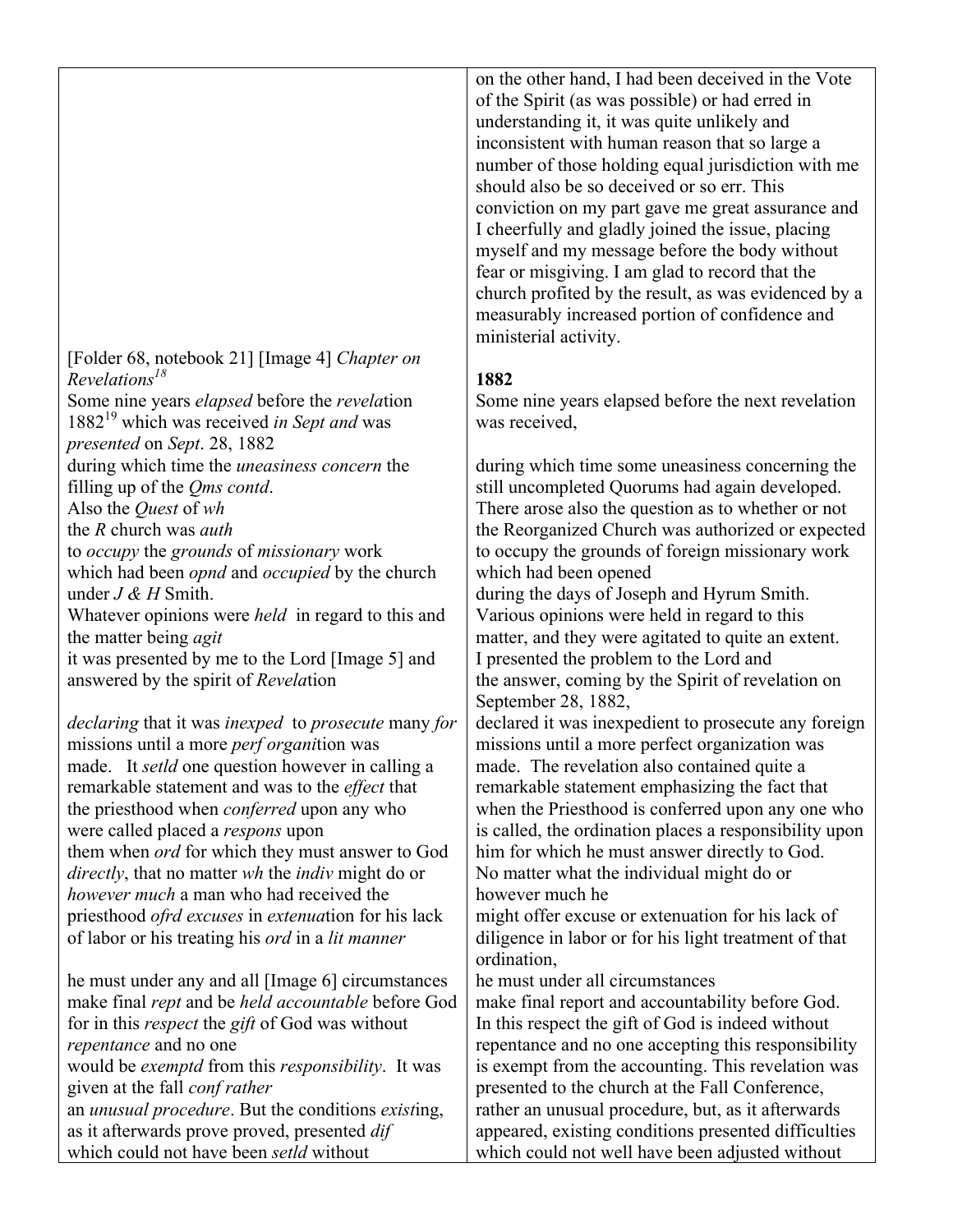| the <i>divine</i> word. A serious dist had                                  | the Divine Word. One of these conditions had       |
|-----------------------------------------------------------------------------|----------------------------------------------------|
| <i>occ</i> in the <i>N Ill Dist</i> in which the question the               | occurred in the Northern Illinois District where   |
| subject of                                                                  | a serious disturbance had arisen over a subject of |
| <i>legit jurisdiction had quite a division and</i>                          | legitimate jurisdiction. Quite a division and      |
| <i>contention</i> had arisen [Image 7] in which one or 2                    | contention had ensued in which several             |
| of 3 of the leading brethren were <i>involved</i> . The <i>conf</i>         | of the leading brethren were involved.             |
| was at Lamoni but it was at this <i>conf</i> that I had the                 |                                                    |
| severest trial in the <i>exercise</i> of my presiding <i>auth</i>           |                                                    |
| that I had met up to that <i>period</i> and indeed was the                  |                                                    |
| most <i>serious</i> in which I was called to act. I stood                   |                                                    |
| face to face against 2 of the most <i>prom</i> members,                     |                                                    |
| leading men, and was openly <i>defied</i> and it was only                   |                                                    |
|                                                                             |                                                    |
| by putting a strong <i>suppression</i> upon my temper                       |                                                    |
| that I succeeded in <i>averting</i> a <i>storm</i> . I was about to         |                                                    |
| call upon the <i>officers</i> for the <i>arrest</i> of one of the           |                                                    |
| brethren <i>for disturbance</i> [Image 8] and <i>pausing</i> as             |                                                    |
| he stood in his place <i>refus</i> to take his seat when the                |                                                    |
| <i>pont</i> of <i>ordr</i> was <i>urged</i> , and as clearly as I could     |                                                    |
| speak I asked him if he prop to force me to exercise                        |                                                    |
| my presiding <i>perogative</i> before he would <i>yield obed</i>            |                                                    |
| to the rules of the church. Wh he saw in my count I                         |                                                    |
| do not know for I never asked him but he seemed all                         |                                                    |
| at once to <i>realize</i> that a <i>crisis</i> was upon us and that I       |                                                    |
| would act without <i>hesit</i> if necessary. He tooke his                   |                                                    |
| seat and the <i>storm</i> passed. [Image 9] It was at this                  |                                                    |
| <i>conf</i> also that it became necessary for me to <i>draw</i> a           |                                                    |
| dividing line as to those who should address the                            |                                                    |
| conf by privilege. A sister who was given to bearing                        |                                                    |
| test a <i>proph</i> came to the <i>conf</i> with a very important           |                                                    |
| <i>message</i> (as s claimed) and rising so <i>proceed</i> to <i>add</i>    |                                                    |
| the <i>ass</i> when I called her <i>attention</i> to the fact that <i>s</i> |                                                    |
| was not a member of the [body?] and must first                              |                                                    |
| secur the priv of speaking but s dmndd it as a right                        |                                                    |
| and not as a <i>privilege</i> [Image 10] and I was under                    |                                                    |
| the necessity of having the <i>officer</i> quietly leading                  |                                                    |
| her out of the <i>assembly</i> at my <i>direction</i> . It was              |                                                    |
| however a <i>salut lesson</i> not only upon her but upon                    |                                                    |
| others. It was the last fall <i>conf</i> that the <i>R</i> held, for        |                                                    |
| the <i>reunions</i> in the W we <i>substit</i> for this <i>gather</i> in    |                                                    |
| business <i>capacity</i> . I <i>commnd</i> the reading of the               |                                                    |
| <i>revelation</i> , for the spirit as well as the law of it,                |                                                    |
| established the <i>grounds</i> of our <i>contention</i> against             |                                                    |
| evil more <i>strenuously</i> [Image 11]                                     |                                                    |
| Consequence of this conf rested in                                          | One consequence of the Conference was that an      |
|                                                                             | underlying reason for the trouble which had ariser |
| the <i>discovry</i> of that of the <i>underlying</i> . reasons for          | was discovered-the personal                        |
| the trouble in <i>N Ill</i> which was the                                   |                                                    |
| <i>defection</i> by presently <i>immoral cond</i> in that of the            | defection through immoral conduct of a             |
| leading 70 who had been guilty of immoral conduct                           | leading Seventy                                    |
| and under <i>fancied security</i> had <i>defied</i> the ruling of           | who, under fancied security had defied the ruling  |

the minister of the church but the

uct of a who, under fancied security had defied the ruling of the minister in charge. The action of this latter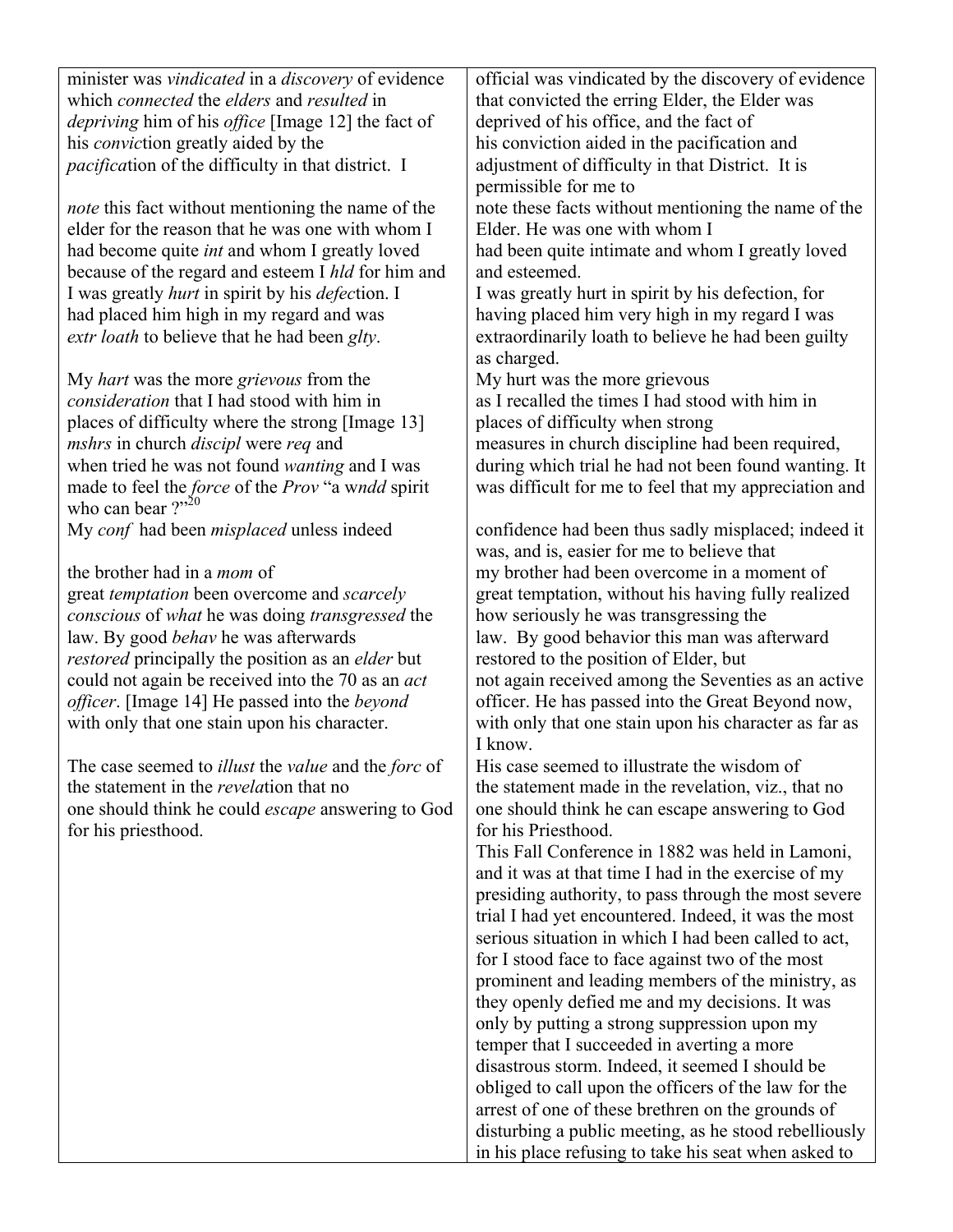1887 *Insert* from *Ch Hist* the *Rept* of the 12 and 70 and *Resolu*tions a day of fasting and *prayer* and its *adoption*.

do so upon the raising of a point of order. As quietly as I could speak I asked him if he proposed to force me to the full exercise of my presiding prerogatives before he would yield obedience to the rules of the body by which we were governed. Whether or not he was affected by anything or saw in my countenance I do not know, for I never asked him, but all at once he seemed to realize that a crisis was upon us and that I would not hesitate to act within my rights if necessary. He took his seat and the storm passed. It was at this Conference, too, that it became necessary for me to draw a dividing line as to those who should address the assembly by privilege. A sister who was much given to bearing testimony and prophecy came to the Conference with what she claimed was a very important message for the church. Arising she proceeded to address the assembly. I called her attention to the fact that she was not a member of the Conference body and must first secure the privilege of speaking. She demanded to be heard, not as a privilege or courtesy but as a right, and I was under the necessity of directing an officer to quietly lead her out of the assembly. The incident proved to have a salutary effect not only upon her but upon others. This was the last Fall Conference held by the Reorganization for thereafter the Reunions in

Western Iowa were substituted for the autumnal gathering of the church in a business capacity. I commend the reading of the revelation of 1882 for the spirit it breathes as well as for the law it expounds. It established more securely the grounds of our contention against evil.

#### **1887**

Over four years passed before another revelation was received. The Conference of 1887, held at Kirtland, proved to be one of the most important that had been held by the Reorganization up to that time. There seemed to be a degree of restlessness of spirit moving upon the brethren when they assembled, which gave rise to resolutions from two of the leading quorums–the Twelve and the Seventy–which I here transcribe from the *Church History*.

We, the Quorum of the Twelve, report to your honorable body that we are not ready and willing to transact much business as may be properly referred to us in our present condition, being five in number.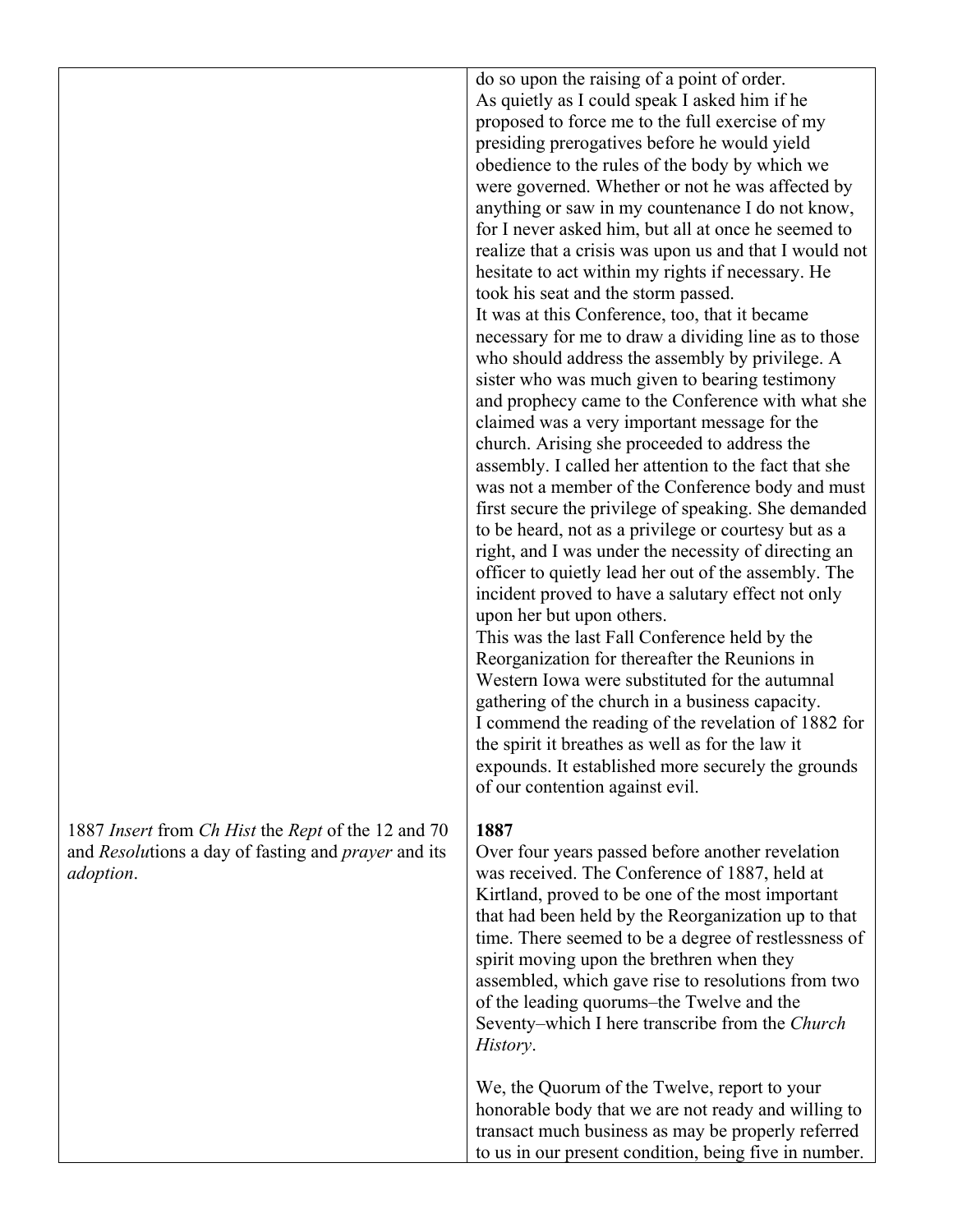We note with gladness the progress made in the general work, but can but regret our inability to perform important work, which seems so essential to the present and future safety and prosperity of the cause. We earnestly call your attention to the present

condition of our quorum. We have but seven members, one of whom is in a distant land. Thus you will see that the second quorum of the church, as a quorum does not exist in the land of America. Will your honorable body adopt such measures as you may deem proper, with a view to bettering our condition? We deem this as important a matter as can engage the attention of the Conference; and we believe that God is willing to hear our prayer, and relieve us from this embarrassment.

James Caffall, Acting Secretary.

Based upon the above report, the following preambles and resolutions were adopted on the  $8<sup>th</sup>$ : [468] Whereas, The depleted condition of the Quorum of Twelve, and the important character of work needing to be done by it, has led the present members thereof to request this body to take some action regarding it, and

Whereas, They have expressed a belief that God is willing to hear and answer our prayers at this time regarding the matter, and

Whereas, The Quorum of Seventy has expressed a anxiety in the same direction; therefore, be it Resolved. That we unitedly ask the President of the church to present the case again before the Lord, and that we, also, go before the Lord in earnest, humble prayer and fasting, that He may give instruction regarding this matter, and all other matters representing present need for further revelation to his church.

Subsequently, a resolution was passed setting apart Saturday, April  $9<sup>th</sup>$ , as a day of fasting and prayer for the purposes named. This day was so observed; and in answer to prayers offered, a revelation was given on the  $11<sup>th</sup>$ .

(See Section 119, in Doctrine and Covenants.) The revelation was presented to the several quorums. The First Presidency , Twelve, and the Seventy each reported that they had received the revelation by unanimous vote. It was also indorsed by the First, Second, Fourth and Fifth Quorums of Elders; and by the body of Elders not enrolled or whose quorum was not present. Also by the high Priests' Quorum, and by the body of Priests, Teachers, and Deacons present. The document was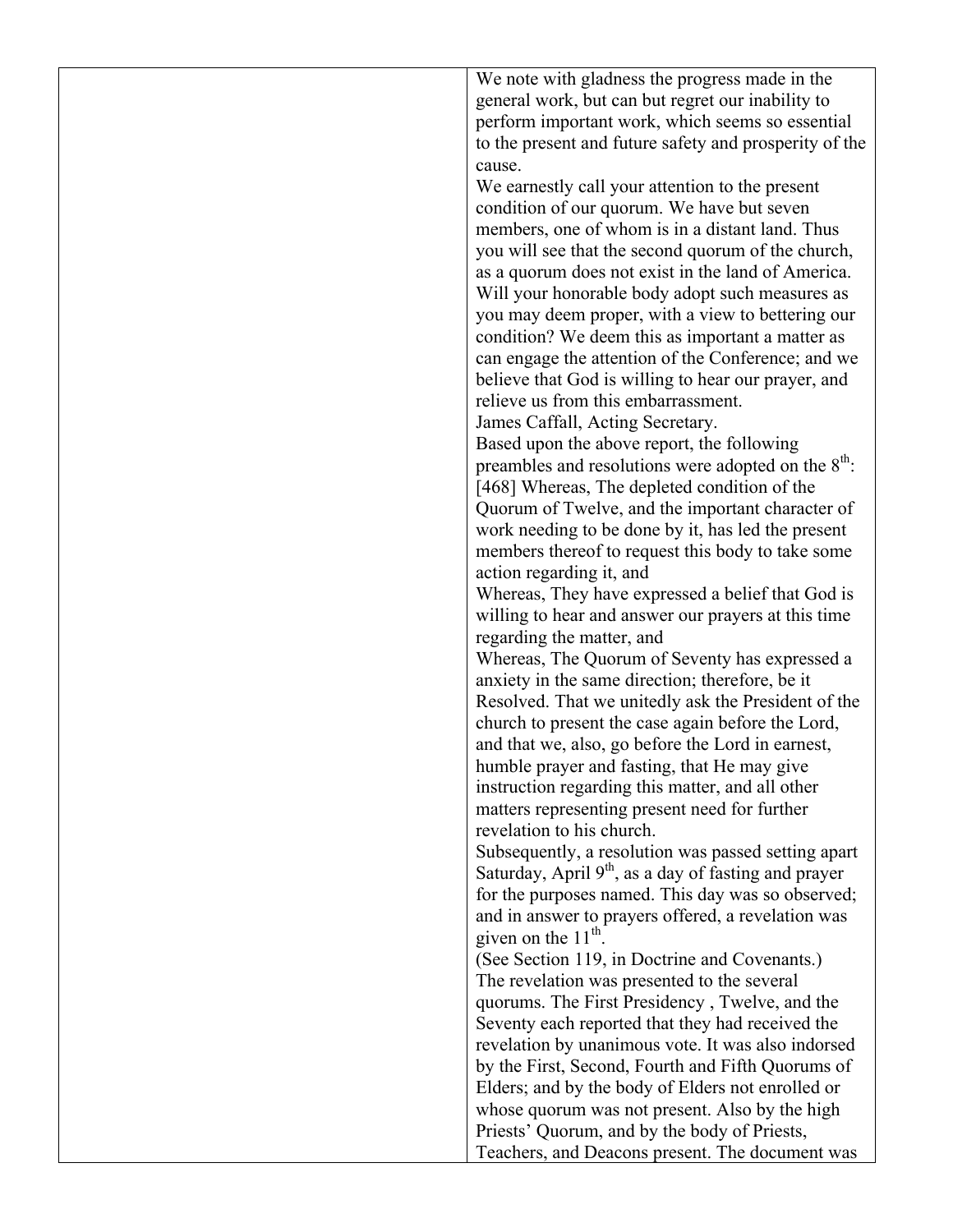read before the General Conference on the  $12<sup>th</sup>$ , and the following resolution was adopted by the unanimous vote of the body, all members voting: Resolved, That this Conference as a body accept and endorse the revelation presented to us, as being the Word of God, and additional direction by which we should walk in faith and truth before Him.

Apostle Josiah Ells had died, and owing to some dissatisfaction arising from the failure of some of the members of the Twelve to occupy in their station as seemed requisite, a former Conference failed to sustain by vote two others of the Quorum– Jason W. Briggs and Zenas H. Gurley, Jr. Thus only seven members were left in that group, and to fill vacancies and complete the quorum to a more efficient capacity, Brethren James W. Gillen, Gomer T. Griffiths, Joseph Luff, and Herman C. Smith were now, by this revelation, called and added to the number.

Some more or less agitated questions were decided by the revelation–which particular officers of the church were qualified by their calling to administer the bread and the wine; the time for the observance of the Sacrament; the fixing of the first day of the week, commonly called the Lord's Day, as the Sabbath, the admonition to the official members of the church calling for a greater degree of sobriety and diligence on their part; and the endorsement of the song service with a general charge to the whole membership to cultivate music–all these were considered essential and timely as set forth in the revelation received, a careful reading of which is most earnestly enjoined upon the readers of these *Memoirs*.

As far as the conduct of members and ministry is concerned there is a plainness and directness of instruction, so manifest that no one need err. This revelation was important for another reason, viz., that it was granted in response to the prayers and request of the body. The Voice of the Spirit came to me in such plain and unmistakable terms that it was no wonder the revelation was promptly and unanimously accepted for the government and guidance of the church. The Spirit bore witness not only to the leading Quorums, each in succession accepting it, but to the general membership as well, as stated in the minutes of the Conference. As for me, I felt humbly grateful that once again my calling and mission had been emphasized by the direct presentation of the Word of the Lord, through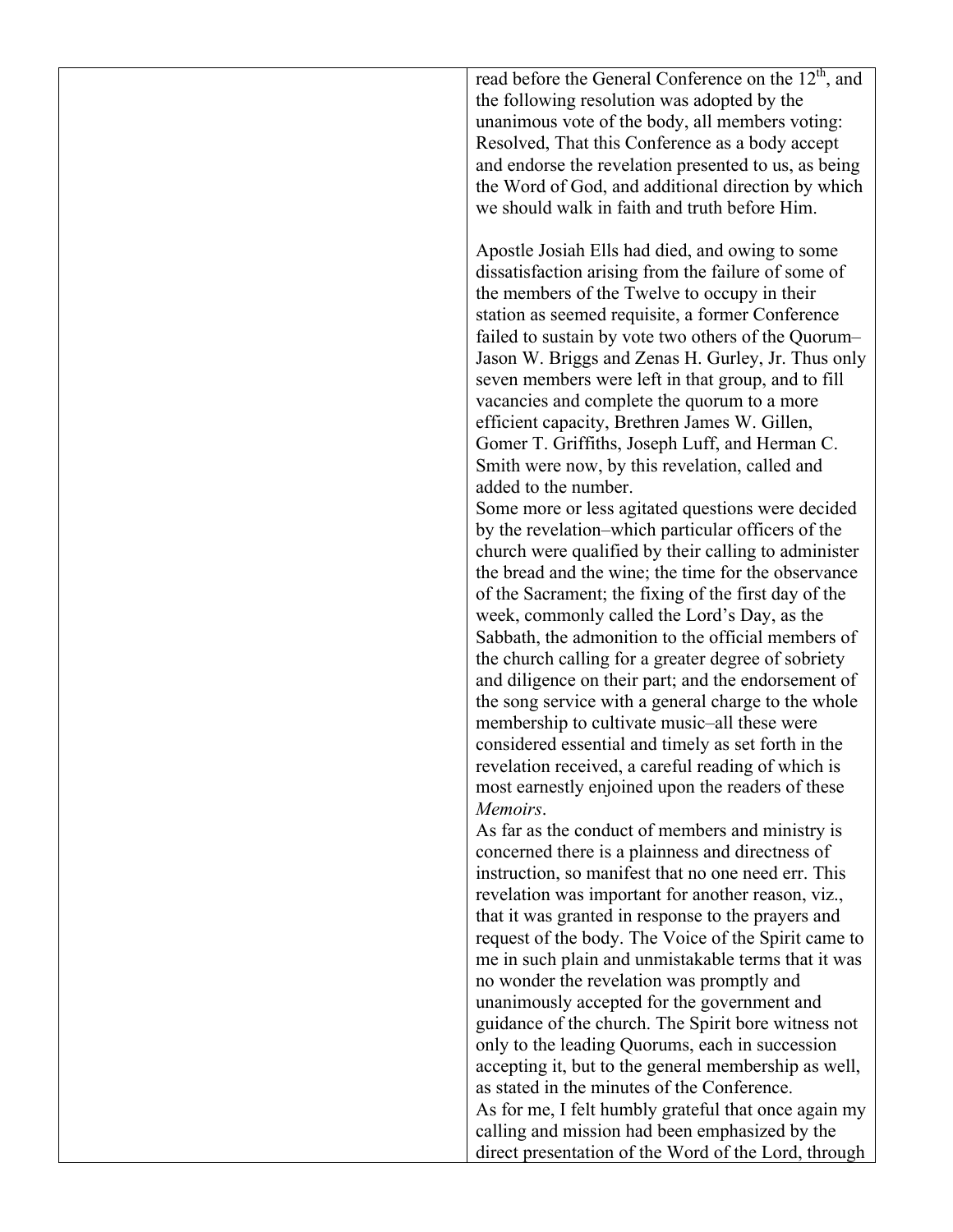me, to the body of the church.

#### **1890**

Concerning the revelation given April, 1890, I may say that the question of ordaining High Priests, and a certain epistle of the Twelve which had been deferred for the two Conferences previous, had been discussed in the Council of the First Presidency and the Twelve, succeeding which the matters that perplexed were submitted, with other questions, to the Lord for instruction. The revelation received in answer was accepted by

this Joint Council and presented to the Conference. It gave instruction regarding disposition of the disturbing matters as well as other important direction pertaining to the further organization of the church.

(See section 120, Doctrine and Covenants.) As I have before stated, my intention not to incorporate these various revelations in this chapter, I will content myself with presenting only the above introductory matter in regard to this communication. It will show that while some may deem it irregular or even illegal for me, in response to a request coming from a separate or joint quorum or council without the concurrence of the body of the church as a whole, to have presented an appeal to the Lord for Divine direction, the conditions of the work as shown by the instruction received in the revelation amply justified me in making that appeal and the Presidency later in giving to the various councils and to the body that which the Spirit vouchsafed to give, in response, to the one authorized to receive and transmit the Word of the Lord for and to the church.

A careful reading of this document will show that without a goodly share of the Spirit of revelation the matters presented were beyond our human sagacity or priestly wisdom to outline or determine, and for this reason, without argument upon my part or any effort to enforce a valuable judgment, I commend a careful study and thoughtful consideration of its various parts and positions. The fact that the revelation was received and became a law to the church after passing the officers prescribed in the law, is in itself a sufficient confirmation of the method and origin of the appeal, and also of the nature of the wording of the document itself.

### **1885**

In reference to Section 121, it seems sufficient for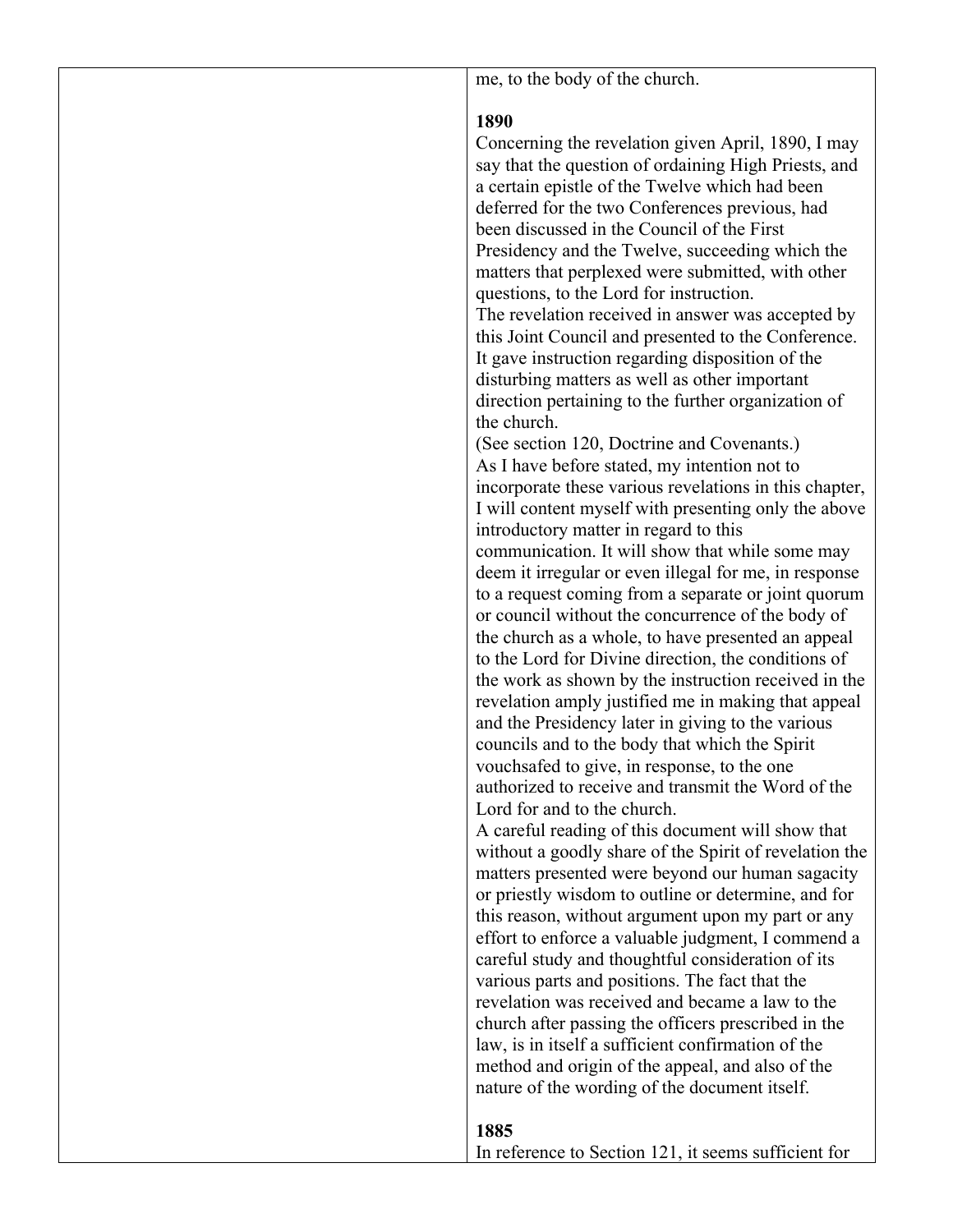[Folder 68, notebook 22] [Image 4] *Revelation* 1894. *Dict* 11/17/14 *The rev* 122 *was asked for and* given *to the* church *at* a time *when there was consid controv<ersy>* in regard to the church *proced* and *actins* of certain persons *hold*ing leading *office* there in. *Bishop GAB* had died and *ELK his couns had* been *recg as act<ing>*  presiding *Bish* and the son of *eld<er> [Blairs?]* had been *chos* and *ord* as his *counsel*. A *No* of very *imp points were settled.* The presidency *comp<osed>* of myself *WWB* and David *H* Smith was *hld* to be objectable by many [Image 5] for the reason that my brother David was *incapac<itated>* by *dementia* from *acting in his office*.

*The question whether* the *Q* was *nominally* filled or their position was *disturb<ing>* the *minds of* many *but* 

*it* was again ann that he was in the hands of the *Lord* and *should* so *remain* until his will was *wrot* in the *matter*. For *a* similar reason it was *declared* that *TW* Smith of the 12 who had *suffered a* stroke of *paralysis* was being *discussed* as to his *eligib* to *act* in the condition he was in. And the same *wisd* that *dcd* in regard to David was *manifest* in this *case* and the statement being that he was in the hands of the Lord and *if he recov suf* [Image 6] would take his position in the *Q* but should he be taken until he should be taken his *Bishopric* should be *cont.* 

me to state, in addition to the explanation set forth in the section itself, that the consideration of the questions involved was pressed upon me by conditions which apparently demanded and justified an open presentation to the body of the dictation of the Spirit in regard to them instead of submitting the communication first to the various quorums, as had been customary. This was all that was claimed for it, and my heart has ever been grateful for the fact that involving references to persons as the section does, taken as a whole it was effective in settling vexatious questions and establishing positions in church procedure and government sufficiently ample to govern, under similar circumstances thereafter, the entire history of the church and its work.

#### **1894**

The revelation, section 122, Doctrine and Covenants, was asked for and given at a time when there was considerable controversy in regard to church procedure and the inactivity of certain persons holding leading office in the body. Bishop George A. Blakeslee had died; Bishop Edmund L. Kelley had been recognized as Acting presiding Bishop, and Edwin K. Blakeslee, son of the former officer, had been chosen and ordained as his counselor.

The Presidency, once composed of Brother Blair, my brother David, and myself, was held by some to be objectionable for the reason that my brother, through his illness incapacitated for acting in his office, had been released, giving rise again to

the question whether or not that Quorum could be considered as functioning properly–a question that disturbed the minds of many. When the message came,

it again announced that my afflicted brother was in the hands of the Lord and should there remain until his Will was wrought in the matter. For similar reasons some had considered

that since Brother Thomas W. Smith had suffered a stroke of paralysis and was incapable of acting with his quorum, that body was also crippled in its work. The same Wisdom that de- [469] cided in regard to David was manifest in his case, the statement being that Brother T. W. was in the hands of the Lord and if he recovered sufficiently would again take his position in the Quorum,

his bishopric to be continued for a season.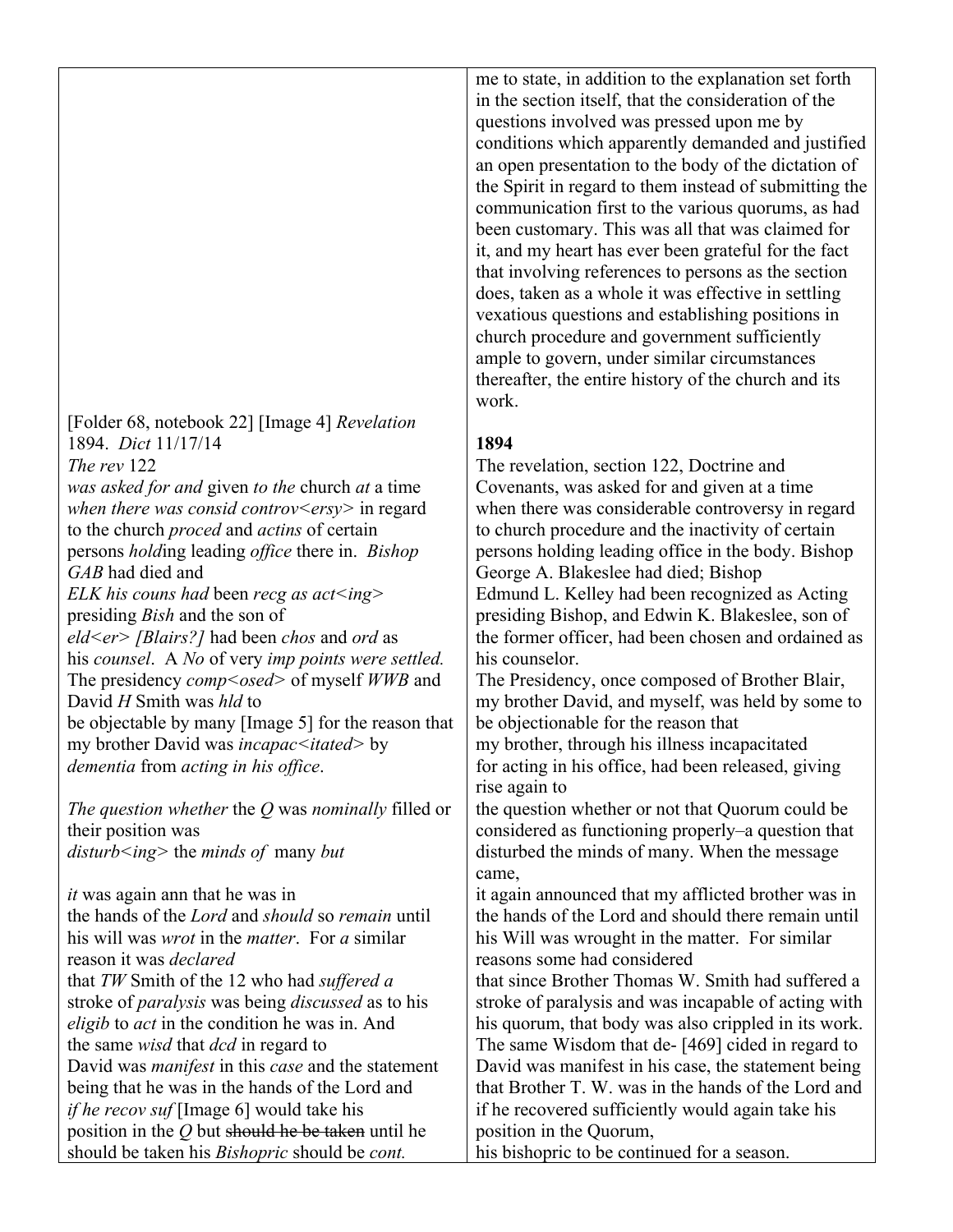| An <i>imp feat</i> of this <i>revela</i> is <i>that the</i><br>ministry of every grade was chided for the very<br>evident unnecessary of <i>divergence of opinion</i><br>in regard to the <i>application</i> of <i>revelation</i> which<br>had been received and it seemed to be wise<br>that <i>direct definition</i> should be given that the matter<br><i>might be</i> understood. And as a<br><i>measure</i> to <i>accom</i> this the 12 were<br>to <i>stay at</i> Lamoni and<br><i>cont</i> in <i>joint cncil</i> with the presidency until<br>the matters in agitation had been [Image 7] disposd<br>of. This was <i>accom</i> and the <i>result</i> of the<br>action was published to the church. | An important feature of this revelation is that the<br>ministry of all grades was chided for the very<br>evident and unnecessary divergence of opinion<br>existing between them<br>in regard to the application of the revelations which<br>had been received. In these matters it seemed wise<br>that direct definition should be given, in order that<br>they might be more clearly understood. As a<br>measure to accomplish this, the Twelve were<br>directed to stay on at Lamoni for a season and<br>continue in Joint Council with the Presidency until<br>the matters in agitation could be disposed<br>of. This was accomplished, and the result of their<br>council actions was published and later embodied in<br>what is known as Section 123 of the Doctrine and |
|----------------------------------------------------------------------------------------------------------------------------------------------------------------------------------------------------------------------------------------------------------------------------------------------------------------------------------------------------------------------------------------------------------------------------------------------------------------------------------------------------------------------------------------------------------------------------------------------------------------------------------------------------------------------------------------------------------|-------------------------------------------------------------------------------------------------------------------------------------------------------------------------------------------------------------------------------------------------------------------------------------------------------------------------------------------------------------------------------------------------------------------------------------------------------------------------------------------------------------------------------------------------------------------------------------------------------------------------------------------------------------------------------------------------------------------------------------------------------------------------------|
| It will be <i>obss</i> by those <i>who</i> read<br>closely that the position <i>occ</i> by<br>the presidency, but more <i>esp</i> that <i>occ</i><br>by myself, was presented with an<br><i>admonition</i> which ought to almost <i>amount</i> $\leq$ ing $>$ to<br>a reproachfl charge, that<br>the the <i>off<ice></ice></i> had been <i>disregarded</i> and the<br>judgment president <i>disregarded</i> and that therefore                                                                                                                                                                                                                                                                           | Covenants.<br>It will be observed by those who read the revelation<br>closely that in it the official position occupied by<br>the Presidency, and more especially that occupied<br>by myself, was presented to the church with an<br>admonition to the people, amounting almost to<br>a reproachful charge, that they should not disregard<br>the office nor the<br>judgment of the officers upon whom, it was plainly<br>stated, rested the burden of their care. They were<br>charged to give greater heed to such officers, that                                                                                                                                                                                                                                           |
| the <i>usflne</i> of the several <i>in offices effect</i> everybody<br>had been <i>injured</i> to the greater or <i>less ext</i> .<br>I <i>may remark</i> that this is [Image 8] <i>in effect</i> the first<br>notice of the kind presented in any of the<br><i>revelations</i> and if <i>any are disposed</i> ? the<br>integrity of the statements as contain to direct<br>referen to the <i>individuality</i> of the president. I<br><i>request</i> that they read the statement made by<br>me at the delivery of the revelation                                                                                                                                                                       | the usefulness of the latter<br>might not be injured or lessened.<br>I may remark that this was, in fact, the first<br>notice of the kind presented in any of the<br>revelations. If any one is disposed to question the<br>integrity of the statement as containing<br>reference to the difficulties of the Presidency, I<br>request that he please read the statement made by<br>me at the delivery of the communication, wherein is<br>disclosed the fact that I had taken my troubles to the                                                                                                                                                                                                                                                                              |
| which should be suf and in my judgment to clear<br>the <i>minds</i> of those objecting from such<br><i>injurious imputation</i> . There is a <i>reproach</i> in<br>the revelation near its close to the effect that the<br><i>elders</i> usually called <i>too lax</i> in presenting the<br>[Image 9] work of the church in their several <i>flds</i> ,<br>and a clearer <i>dinstion</i> between<br>the <i>loc</i> and <i>travel</i> minister was made. The church in                                                                                                                                                                                                                                    | Lord in fasting and prayer.<br>This should be sufficient, in my judgment, to clear<br>the mind of doubt as to its application and of other<br>injurious complication. There is an admonition in<br>the message to the effect that the<br>Eldership should be zealous in prosecuting the<br>work of the church in their several fields,<br>and a clearer division was drawn between the labors<br>and duties of<br>the local and the traveling ministry. The church in                                                                                                                                                                                                                                                                                                         |
| its work among the leading $Q$ 's has grown<br>more and more into <i>accord</i> with the <i>direction</i><br><i>cont<ained></ained></i> this <i>revelation</i> and<br><i>better</i> condition of <i>things</i> has come to pass                                                                                                                                                                                                                                                                                                                                                                                                                                                                          | its work as done by the leading quorums has grown<br>more and more into accord with the instructions<br>contained in this revelation of 1894, resulting in a<br>better condition of things and a better understanding<br>between the laborers-                                                                                                                                                                                                                                                                                                                                                                                                                                                                                                                                |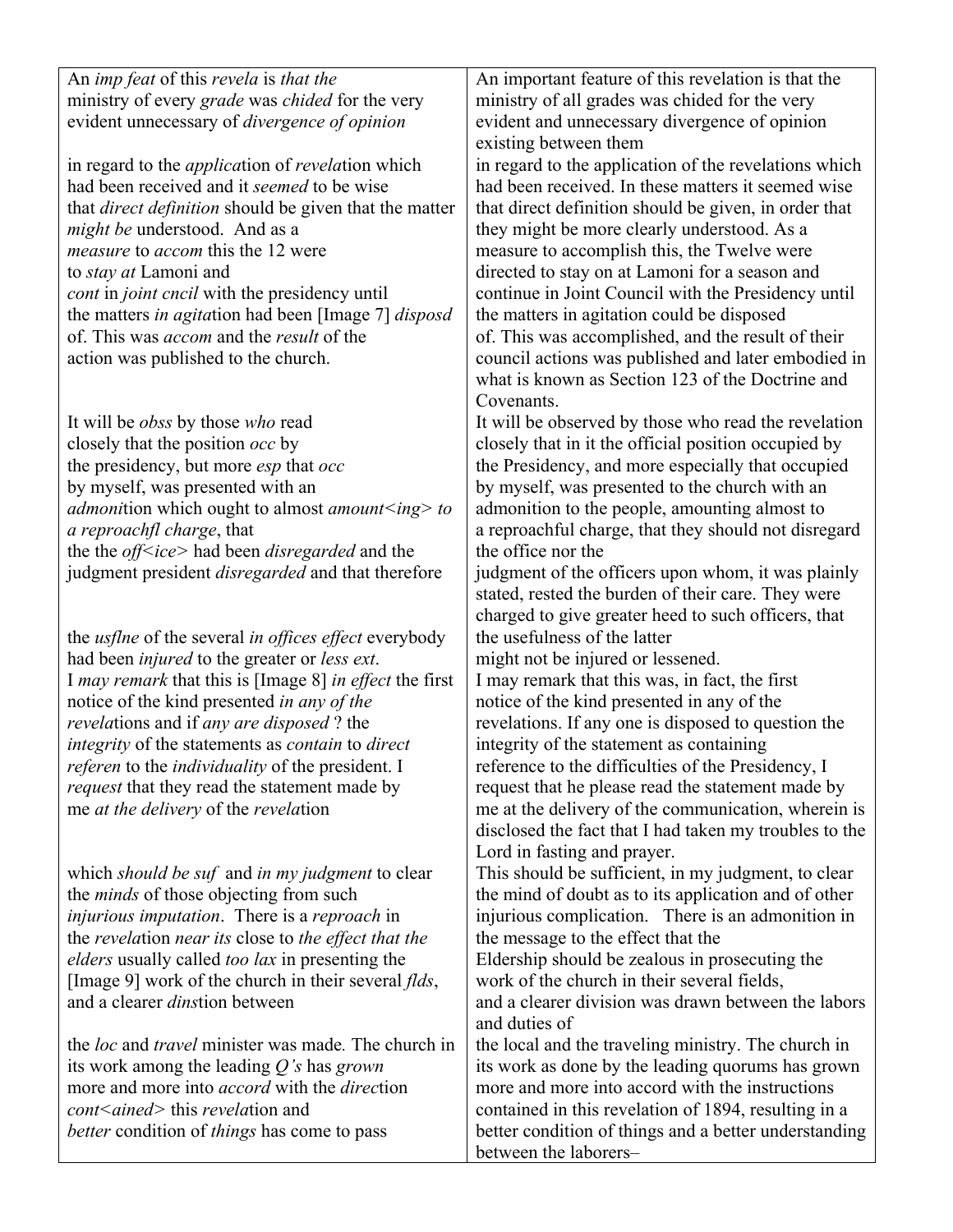as *was prom* in the *revela*tion.

as was promised in the message itself.

1897 Section 124. It will be noticed by the readers of these memoirs that

there was a *change* in the *method* of *administra*tion [Image 10] in the *direc*tion as to the writing of the *revela*tion giving giving [sic] and at the characteristic of *apparent dicta*tion. To me, would I look back now over the *fld*, I seem to feel and *recog* the presence of and *administrator* by from whom the *counsel* was *delivered* to me. And if possible I was more *sensibly* impressed by the *personifica*tion of the spirit in form than ever before. I had,

upon 2 or 3 *inst* in preaching,

been *permitted* to preach as if in the presence of some *div personage* [Image 11] which personage at one time placed his hands upon my *shld* with a *suf* degree of purpose to impress me *sensibly* by his presence. So in the ministration of the *dicta*tion of this *revela*tion. As *sec* 122 was *largely* in *ref*<*erence*> to the *procedur* of the church and *ind* in it, so also was this largely so, and for the first time

the leading *Q* of the church were full, my first *cnslr WWB*, who had so long and faithfully *wrot* with me, had been taken

while at his post and failed to reach him from the *K conf* in 1896 [Image 12] to cover the *vacancy* and to *provide* for any action of the presidency as a while, the *pat*riarch of the church, *Alex H* and the *Biph ELK*, were *decl*ared by the voice of the Lord as *auth*<*orized*> to act as *counsel* to the president, thus *inst*

filling the *Q* by *div com*<*mand*>, so that action should be had. The taking of my brother *Alex* from the *Q* of the 12 and the death of *T W* Smith left the *number* 9, These were filled by *direc*tion to *choos*

## **1897**

It will be noticed that in the reception and embodiment of the revelation found in Doctrine and Covenants as Section 124, there was a marked change in the method employed. That I was directed to write gives the communication the characteristic of apparent dictation.

I seemed to feel and recognize the presence of an Administrator by whom the counsel was delivered to me, and I was more sensibly impressed by the personification of the Spirit in form than I had ever been before–if that were possible.

Upon two or three occasions in my life, when occupying in the pulpit I had been permitted to preach as if consciously aware of the nearness of some Divine Personage. This Personage at one of these times placed his hand upon my shoulder with a sufficient degree of pressure as to make me sensibly aware of his presence. So it was in the ministration of the dictation received in this revelation of 1897. Like the one given three years before, it dealt largely with matters connected with the procedure of the church and the calling of individuals in it. For the first time in the history of the Reorganization,

the main Quorums of the church were filled. My first Counselor, W. W. Blair, who had so long and faithfully wrought at my side, had been taken away the year before

while at his post of duty. My other Counselor, as I have said, had been released because of disability. To cover these vacancies

Alexander H. Smith (also called to be Presiding Patriarch) and Bishop Edmund L. Kelley were declared by the Voice of the Lord as authorized to act as Counselors to the President, thus by Divine command virtually filling that leading Quorum and providing for its proper functioning as a unit, if needed. The removal of my brother Alexander from the Quorum of Twelve and the recent death of Brother Thomas W. Smith had left but nine members in that

group. By direction through this revelation three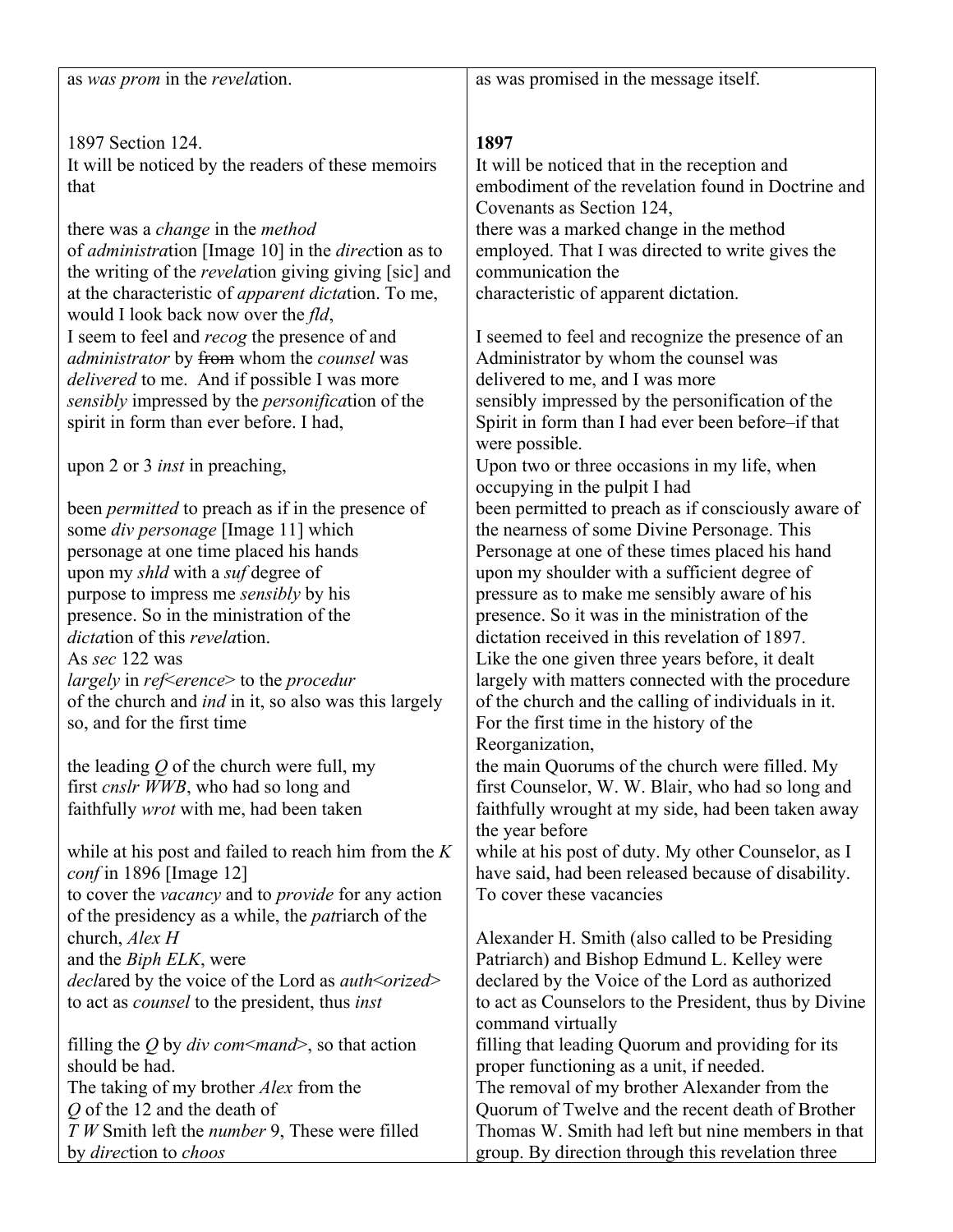*IN White JW Wit* and *RC* Evans, which made the *Q* full *for the first time in the* exist *of the R* church. [Image 13] these were *valubl acas*tion to the *Q*, *infus* new *energies* and giving a more *complete* completion of the *whole* than it ever presented been. There was also a clearing up of *dbt* as to the action and *work* of the 70 to the degree that that *Q* could also be put into position to act as one of the *coord Q* of the church as *def*<*ined*> in *sec* 104 *D C*<*ovenants*>. There was also a *distinct recog* of the *excellent progress* and proper *proced* upon the board of the church [Image 14] and that we were *bidn* to be of good *cheer*. Besides this a *provis*ion was clearly stated in *ref* to sons of the leading men of the church of whom the Lord stated they were called and might be *chosen* at any time when they should be *approved* or *approve* themselves. This *prov*ing for *vacancies* which might possibly *occur* which the conditions be favorable. It was evidently clearly with in the *promise* of that *por*tion of one of the *revela*tions of the past in which the church [Image 15] was *admonished* that it was the *province* of the members hitherto to bring to pass "much righteousness for the power was within them"; and it would seem from the *volume* of the word received that there had been an *effort* upon the part of the *supervising* spirit of the Master to clear the way before the *R* of any difficulty, real or *sup*, anything that the work having been *laid* on *solid* foundation might *proceed* in a like *solidarity* of *procedure* and faith and *practice.* themselves." practice.

others–Isaac N. White, John W. Wight, and Richard C. Evans–were chosen to this office and responsibility, making that Quorum full for the first time in the existence of the Reorganization. The men called were valuable accessions to the Quorum, infusing into it new energy and enthusiasm, and giving it a more complete balance in personnel than it had presented before. The revelation also cleared up some doubts and questions as to the office and work of the Quorum of Seventy–to such a degree that the Quorum could also be put into a position to act as one of the coordinate quorums of the church as defined in Section 104 of the Doctrine and Covenants.

A provision was clearly made also concerning the sons of the leading men of the church, the Lord stating that they were called to the work of their fathers, and indicating that they might be chosen at any time when they should be approved, or approve themselves, worthy. This statement clearly providing should conditions be favorable for the filling of future vacancies that might possibly occur, was reassuring, for

it was evidently plainly within the scope and meaning of that portion of a former revelation in which the church was admonished that it was the province of all its members to be "anxiously engaged in a good cause and to do many things of their own free will and bring to pass much righteousness, for the power is in them wherein they are agents unto

It would seem, from the great volume of the Word which has been received, that there has ever been an effort upon the part of the supervising Spirit of the Master to clear the way before the Reorganization, carefully removing any difficult rule or supposition, in order that its work, having laid on a solid foundation, might proceed towards its fulfillment in a like solidarity in understanding, faith and

[The foregoing observations on Revelations were made by the aged President in a series [471] of dictations given to his son, and stenographer, Israel A. Smith, beginning October 22 and ending November 17, 1914. Within a few days thereafter he was stricken with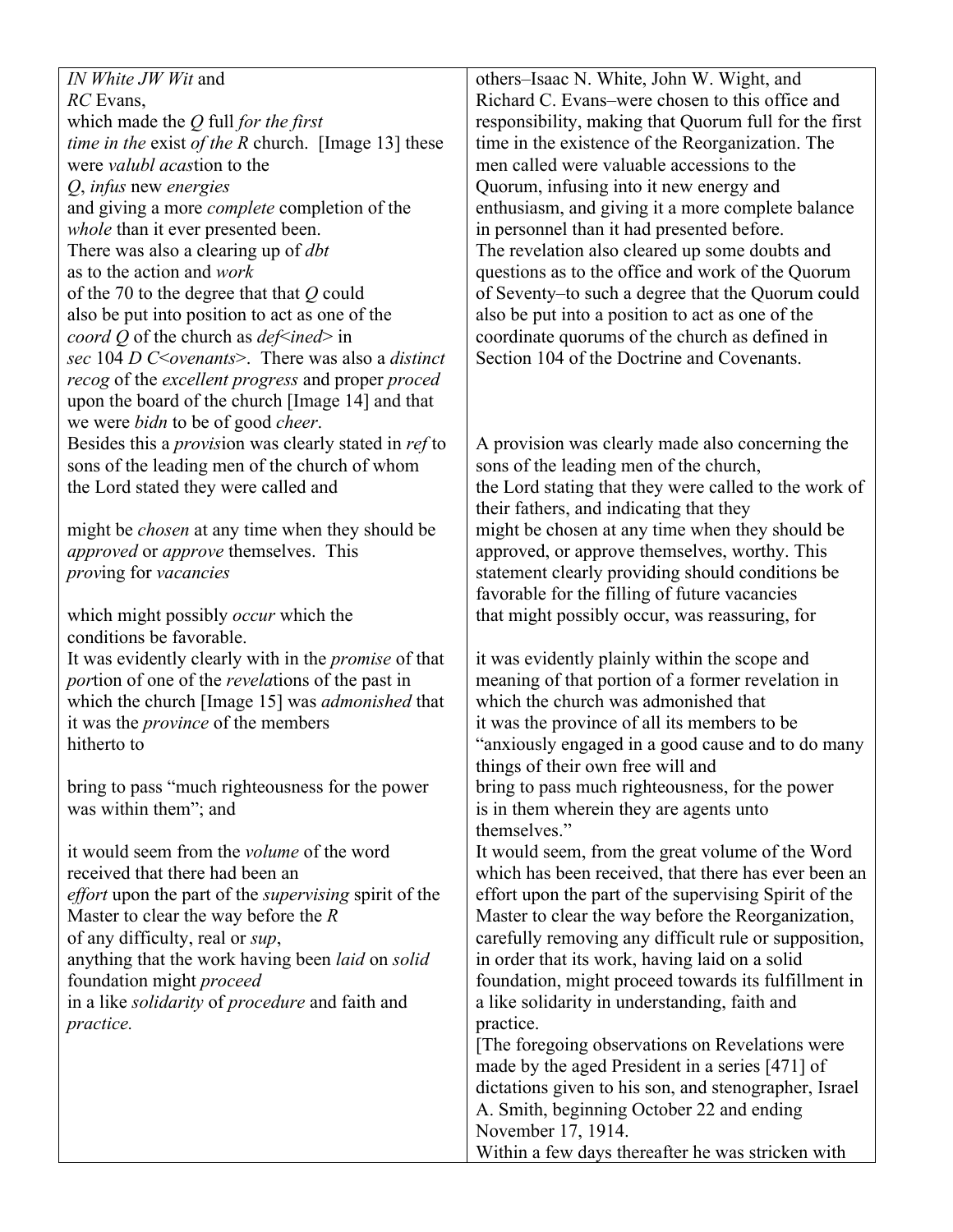| the illness which in two weeks terminated his life.   |
|-------------------------------------------------------|
| When told by his physician that he would probably     |
| not survive, on November 26 he called his son to      |
| his bedside and dictated the appended paragraphs as   |
| a close to his chapter on these outstanding and       |
| important experiences in his career as leader and a   |
| Prophet.                                              |
| A day or so later he indicated to his son that he had |
| finished the work he had had in mind, and also        |
| distinctly stated to his physician and friend, Doctor |
| Joseph Luff, that he considered his work was done.    |
| Shortly before the end he told Doctor Luff that he    |
| wished to leave a dying testimony. When the doctor    |
| advised him to make soon any statements he wished     |
| to make, he called his son to his side and asked him  |
| to make a record of that which he wished to leave as  |
| a final testimony.                                    |
| Breathlessly the watchers about the couch listened    |
| for his words. Finally they came, in clear, distinct  |
| tones, ringing with sincerity and conviction:         |
| "I know that Jesus is the Christ, the Son of the      |
| Living God!"                                          |
| He passed away early in the afternoon of Thursday,    |
| December 10, 1914, and on the following Sabbath       |
| was interred in Mound Grove Cemetery, north of        |
| Independence. There is a handsome sarcophagus,        |
| the gift of many who loved and revered him, marks     |
| his resting place–A. A.]                              |
|                                                       |

<sup>&</sup>lt;sup>1</sup> Joseph Smith III, shorthand autobiography [or history or reminisce], folder 68, book 19, Community of Christ Library-Archives, Independence, Missouri. All subsequent citations to the Joseph Smith III autobiography will be shortened to JS III, folder number and notebook number.<br><sup>2</sup> Joseph Smith III, *The Memoirs of President Joseph Smith III 1832-1914; A Digital Reproduction of the Original Serial* 

*Publication Edited by Mary Audentia Smith Anderson; Reprint edited by Richard P. Howard* (Independence, Missouri: Herald Publishing House, 2010), p. 460-471. 3

<sup>&</sup>lt;sup>3</sup> Whatsoever.

<sup>4</sup> Whatsoever.

 $5^{\circ}$ =" is in manuscript.

<sup>6</sup> Dream dreams.

<sup>7</sup> Young.

<sup>&</sup>lt;sup>8</sup> Possible readings are "accord" and "court".

<sup>&</sup>lt;sup>9</sup> Quotation marks are crossed out.

<sup>&</sup>lt;sup>10</sup> Expressed.

<sup>&</sup>lt;sup>11</sup> Community of Christ D&C 114:1b

<sup>&</sup>lt;sup>12</sup> Possibly "dictation".

<sup>&</sup>lt;sup>13</sup> Corner missing – page torn <sup>14</sup> Corner of the page missing

<sup>&</sup>lt;sup>15</sup> Here, question.

<sup>&</sup>lt;sup>16</sup> Transposition sign indicating the switching of "it would have been" and "manif".

 $17$  A note is present indicating the next dictation was taken on plain paper stapled into the notebook; this paper is apparently not extant. .

 $18$  Page 467 in the published memoirs